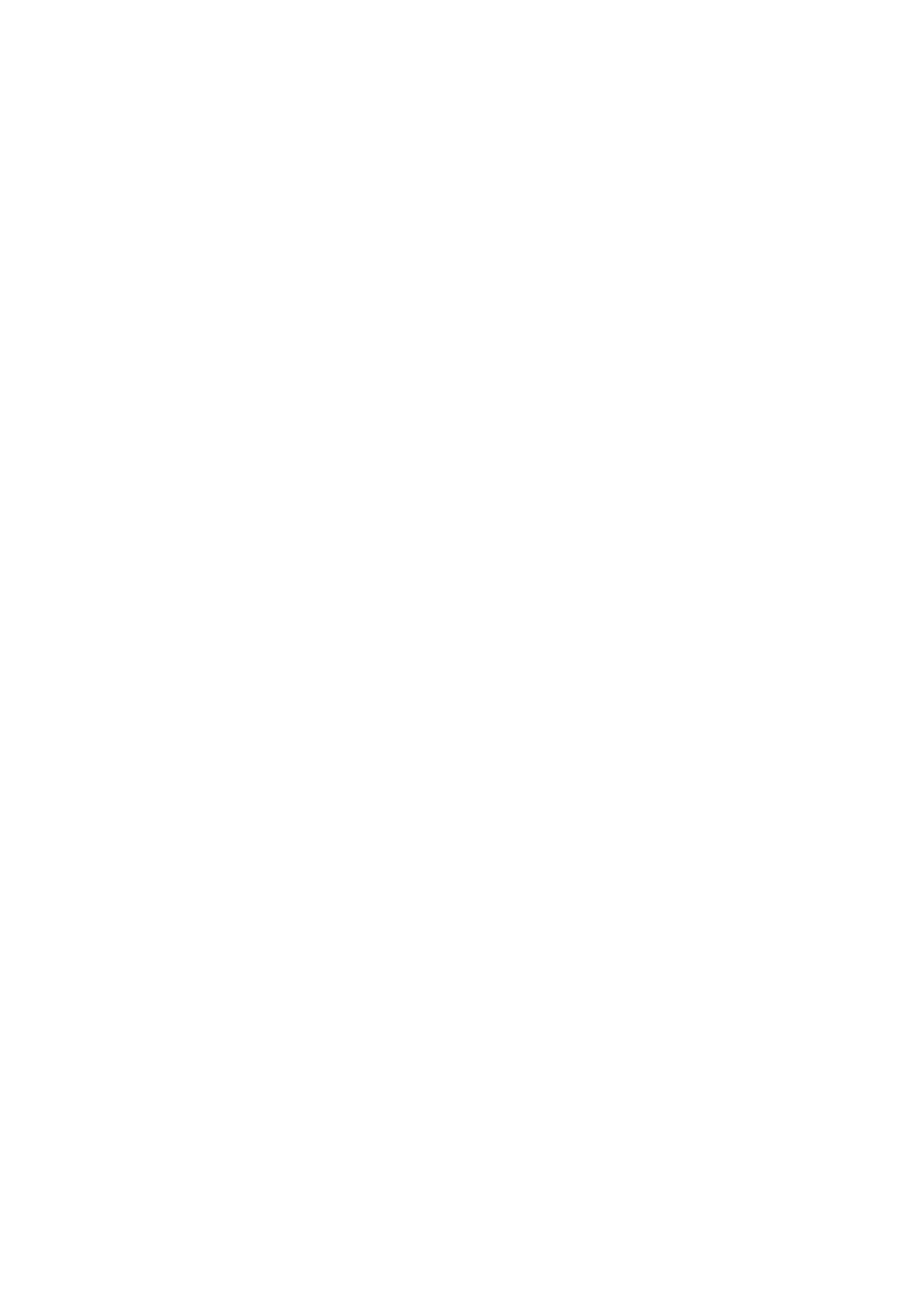

# **Managing anger** Seminar booklet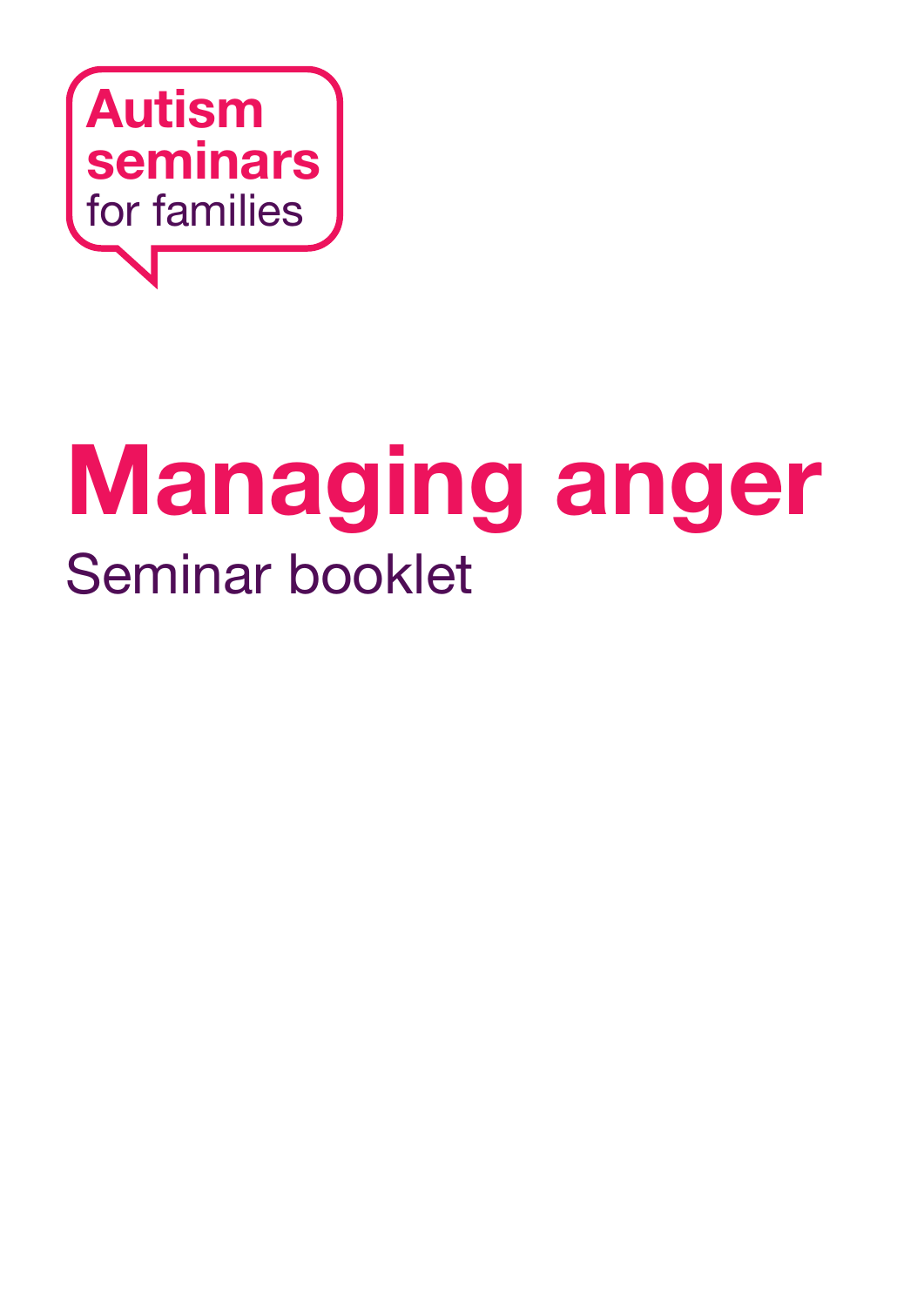

**Published in 2017 by The National Autistic Society 393 City Road, London EC1V 1NG www.autism.org.uk**

All rights reserved. No part of this book can be reproduced, stored in a retrievable system or transmitted, in any form or by means electronic, mechanical, photocopying, recording or otherwise without the prior permission of the copyright owner.

**Copyright © The National Autistic Society 2017**

**ISBN 978-1-910707-07-4**

Illustrations by **Claire Lythgoe**

Printed by **RAP Spiderweb**



**With thanks to the Morrisons Foundation for their support.**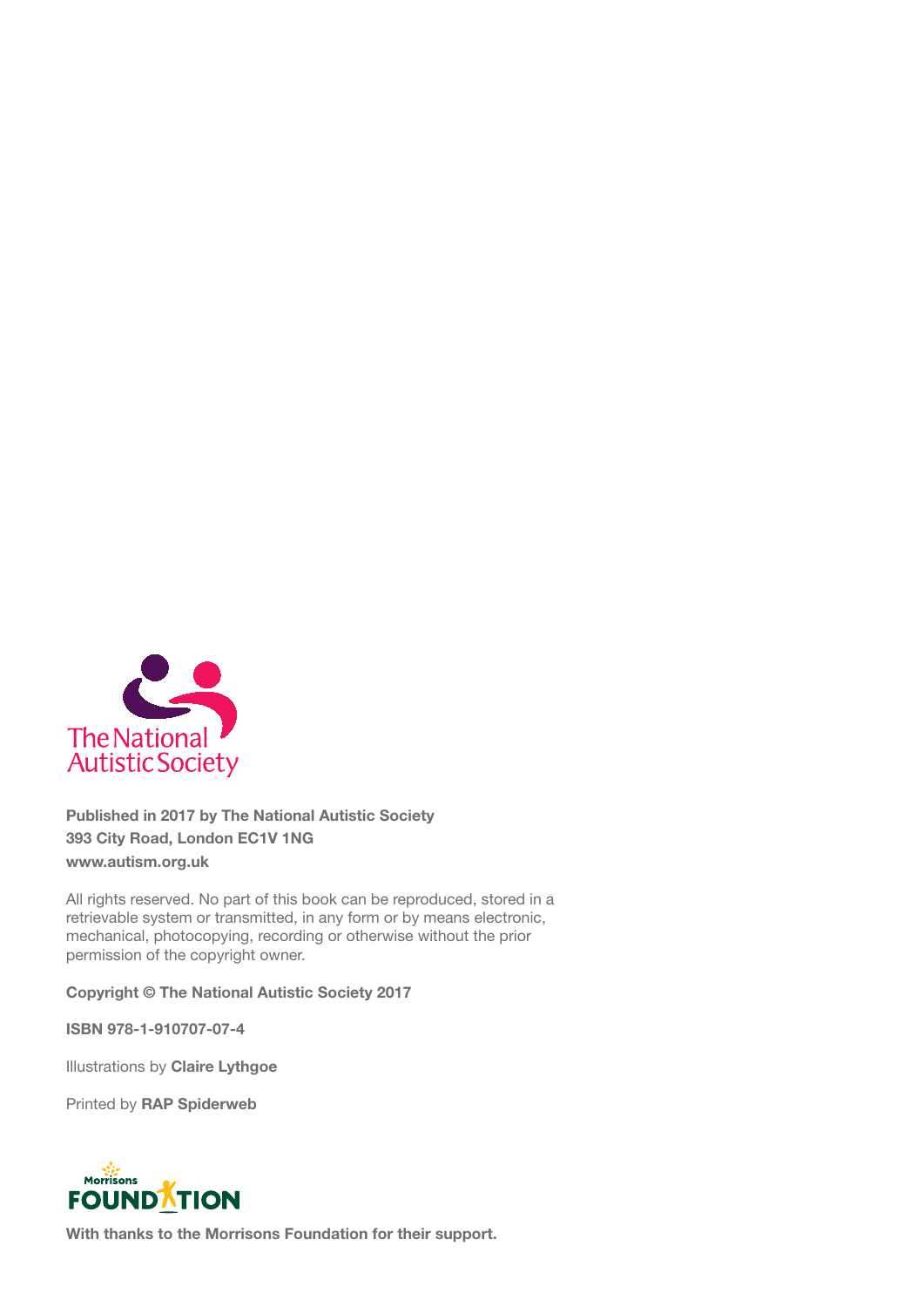

# **Managing anger**  Seminar booklet

### This seminar booklet is designed to accompany the **Managing anger** seminar.

A range of people deliver this seminar, including National Autistic Society employees and professionals who have bought our facilitator pack. The materials in the pack, including the presentation and seminar booklets, were all written and developed by The National Autistic Society.

The seminars and booklets are based on the highly successful help! programme The National Autistic Society developed in 2002.

This seminar you are attending today is being delivered by:

#### **Language used to describe autism**

Our most recent research into the language we use to describe autism showed there is no single term that everyone prefers. Although it does suggest a shift towards more positive and assertive language, particularly among autistic communities, we recognise that many parents prefer 'person-first' language such as 'child with autism' and 'child on the autism spectrum'. Therefore we have used these terms throughout this booklet.

For more information on the research, visit **www.autism.org.uk/describingautism**.

This is a seminar aimed at parents who have a child with an autism diagnosis who is experiencing difficulties with managing their emotions. This can result in difficulties with anger, anxiety, distressed behaviours and meltdowns.

The aim of the seminar is to support families with managing distressed behaviours and potential meltdowns. The seminar is called 'Managing anger' as this is the term that many parents use when referring to their child's distressed behaviour.

We use the term 'anger' throughout the seminar, but it is important to recognise that children with autism may display a range of distressed behaviours linked to anxiety, confusion or frustration, much of which is displayed in a way that appears very much like anger. We have chosen to use the term 'anger' throughout to encompass many of these issues.

### **Contents**

| What is anger?                              |    |
|---------------------------------------------|----|
| What is a low arousal approach?             |    |
| Coping with meltdowns                       |    |
| Helping your child to manage their feelings | 19 |
| Useful reading                              |    |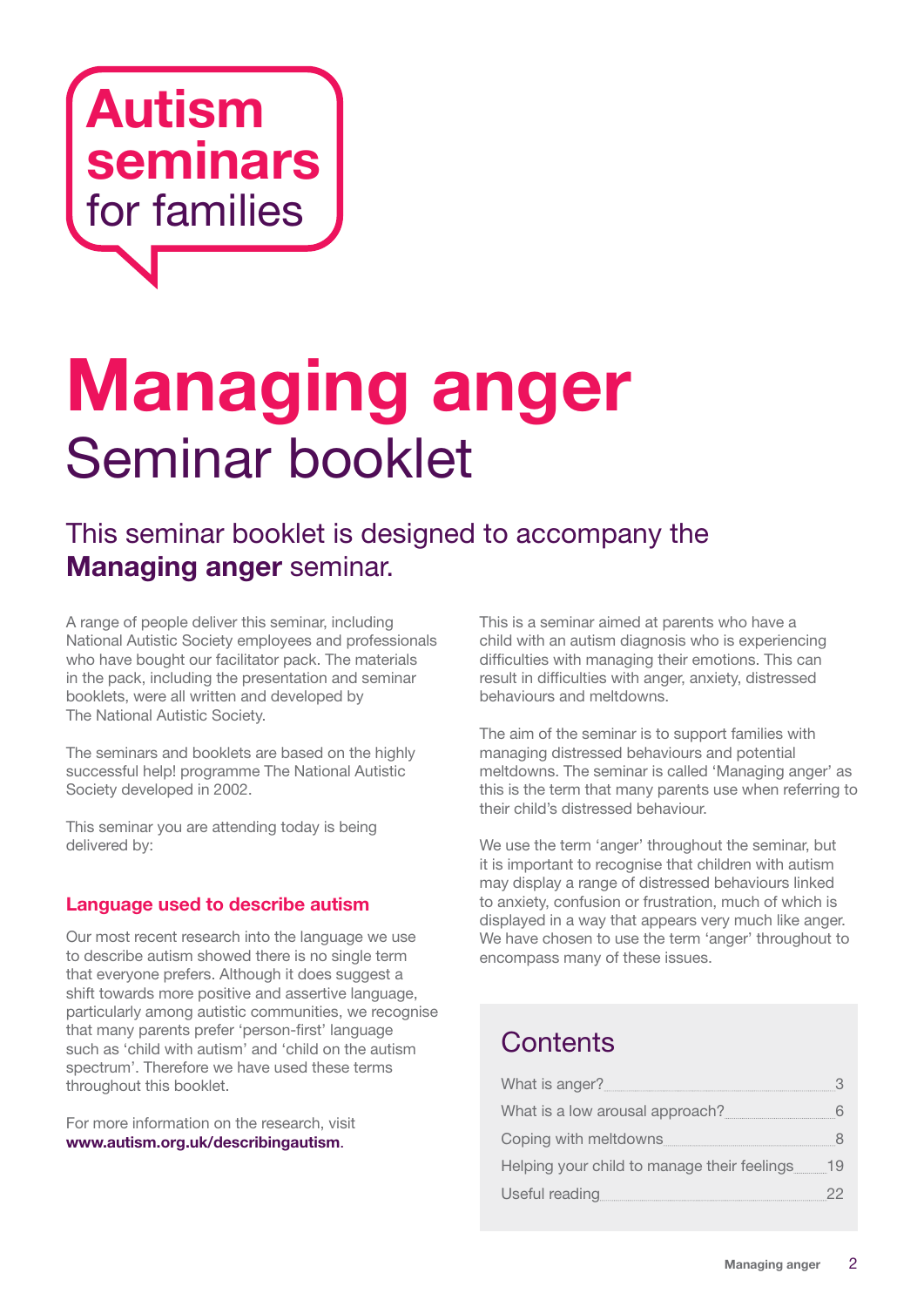# What is anger?

#### **Anger is a normal reaction as well as a useful survival instinct.**

#### **It can be expressed verbally, physically or be internalised and can be directed at self, others or objects.**

When people are angry they can often react by becoming more physically alert. The body's instinctive response is 'fight or flight'. This is a primitive reflex that brings about changes in the ways our bodies function that make us ready to fight or run away, both of which are useful survival mechanisms.

This fight or flight response can occur in both the child who is angry and a parent who is faced with their child's anger.

Some of the physical effects of a 'fight or flight' response include:

- **•** reduced mental ability to reason
- **•** increased heart rate
- **•** shallow and faster breathing
- **•** increased sweat production
- **•** tighter muscle tone
- **•** increased adrenaline (a naturally-occurring hormone and neurotransmitter)
- **•** narrower attention focus, which means we may miss important information.

We need to be aware of these bodily changes so the 'thinking' part of the brain can make decisions to stay in control of our reactions. You may be able to use this information to explain anger reactions to your children.

#### **Why more anger?**

Children with autism can often seem to have more anger than the typical child.

This is not because they are naturally more aggressive than anyone else. Their angry responses are due to the frustrations and stresses they face in life and difficulties in expressing feelings in socially acceptable ways.

There are many reasons why your child may feel frustrated, stressed and angry. Some of these are outlined next.

#### **Vulnerability, confusion and jealousy**

Many children with autism feel vulnerable and confused by daily events. They are unsure why other children and adults behave the way they do. They may find it hard to trust other people due to past experiences of being misunderstood.

Some may feel jealous of other children and may wish they could be as popular or as skilled socially. They may wish they could be as good at sports as other children or just be able to hold easy conversations and fit in, as most children can.

#### **Anxiety and stress**

Children with autism generally experience higher levels of anxiety and stress as a result of living in a world in which they are in the minority. They may be afraid of others judging them for their difficulties or differences.

#### **Coming to terms with their diagnosis**

Although the diagnosis often brings relief, understanding and other benefits, your child may be angry about their diagnosis, especially if it was a later diagnosis or it was not presented in a positive way. Some children deny their diagnosis which can make supporting them harder. Other children may have limited understanding of their differences.

#### **Misinterpreting other people's intentions**

Due to their difficulty in evaluating other people's motives, children with autism sometimes think other children or adults are attacking them personally.

At times, children with autism can be teased or bullied by others. Some children will not react to negative actions or comments from others until several hours, days or even weeks after an incident.

#### **Sensory differences**

Many children with autism have difficulties processing sensory information from the world around them, affecting their sight, hearing, taste, smell, touch, balance and body awareness. They may be over sensitive (hypersensitive) and/or under sensitive (hyposensitive). They may also find it difficult to filter out sensory information and/or have problems with being at the right level of arousal for the situation they are in (self-regulation).

An assessment – sometimes called a sensory profile – of these difficulties may help to find out which of your child's senses, if any, are affected.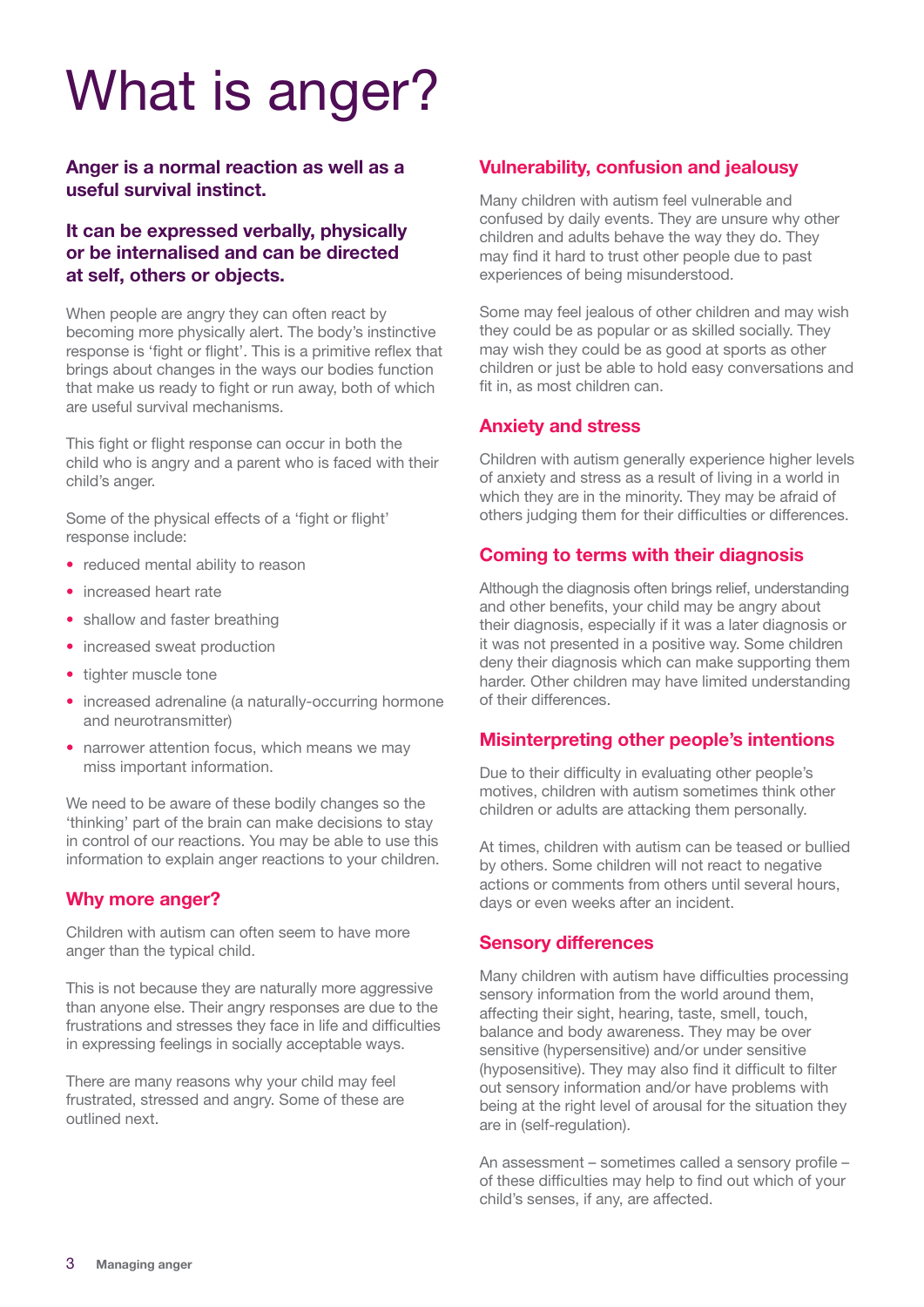If sensory needs are not met, it can lead to increased anxiety, as a result of which you may see more distressed behaviours and meltdowns.

#### **Inability to recognise and/or express thoughts and feelings**

Some children with autism find it difficult to recognise emotions in other people and in themselves. It also seems that many children on the autism spectrum find it hard to understand and express more complex feelings such as embarrassment or sadness, so these feelings often get expressed as anger.

They may not understand the feeling is anger, and may not realise they are getting angry until it is too late to do anything about it. Because of their difficulties with social understanding, they may not realise that they need to tell other people how they are feeling – they may assume the other person knows.

#### **Emotional and social immaturity**

Children with autism are often considered to be socially and emotionally younger than those not on the autism spectrum. They may show a 'patchy' developmental profile, meaning that they may be very skilled in certain areas but show difficulties in others. Sometimes, their abilities in certain areas can make it difficult for people to see the huge challenges they face in other areas.

"The single tip that has made most difference to us was being told by his psychologist our son is six or seven years behind socially. It helps us understand him now when he flares up in anger, he is reacting like a younger child."

Parent of young adult with autism

#### **Adolescence**

Adolescence brings changes in hormones, development of sexuality, and changing relationships with parents and other children, all of which can confuse as well as interest a child with autism.

Adding the complications of adolescence to all the other reasons they may feel upset or confused, it is little wonder that many autistic teenagers need support with managing their anger.

#### **Anger in children with autism can be difficult because…**

- **•** it comes to the surface quickly
- **•** it happens more often
- **•** it happens with less control
- **•** it can be expressed physically as well as verbally.

#### **Our responses**

When coping with distressed behaviour, as adults we need to recognise and manage our own responses.

When we are faced with distressed behaviour, our behaviour often takes a predictable path:

| <b>Child stress/anger</b><br>during incident |  |
|----------------------------------------------|--|
|                                              |  |
|                                              |  |

**Adult stress/anger**

When faced with their child's angry behaviour, parents have reported a range of emotions, including feeling:

- **•** angry
- frustrated
- embarrassed
- **•** powerless
- burnt out
- **•** scared
- **•** lonely
- **•** guilty.

If the behaviour is displayed in public, parents may feel embarrassed or as if they are being judged by others.

If your child is verbally and physically aggressive on a regular basis, you can easily feel as if you are failing as a parent. It is vital that you are not hard on yourself.

How you see your child's behaviour has a big impact on your stress level. So remind yourself that you are a good parent and you are doing your best in a difficult situation. In other words, try to see anger less as a threat to your parenting ability and more as a common behaviour for children with autism.

Your child is struggling with life for all the reasons outlined in the introduction. And even if you do everything 'right' as a parent, a child may still sometimes behave in ways that upset and challenge you.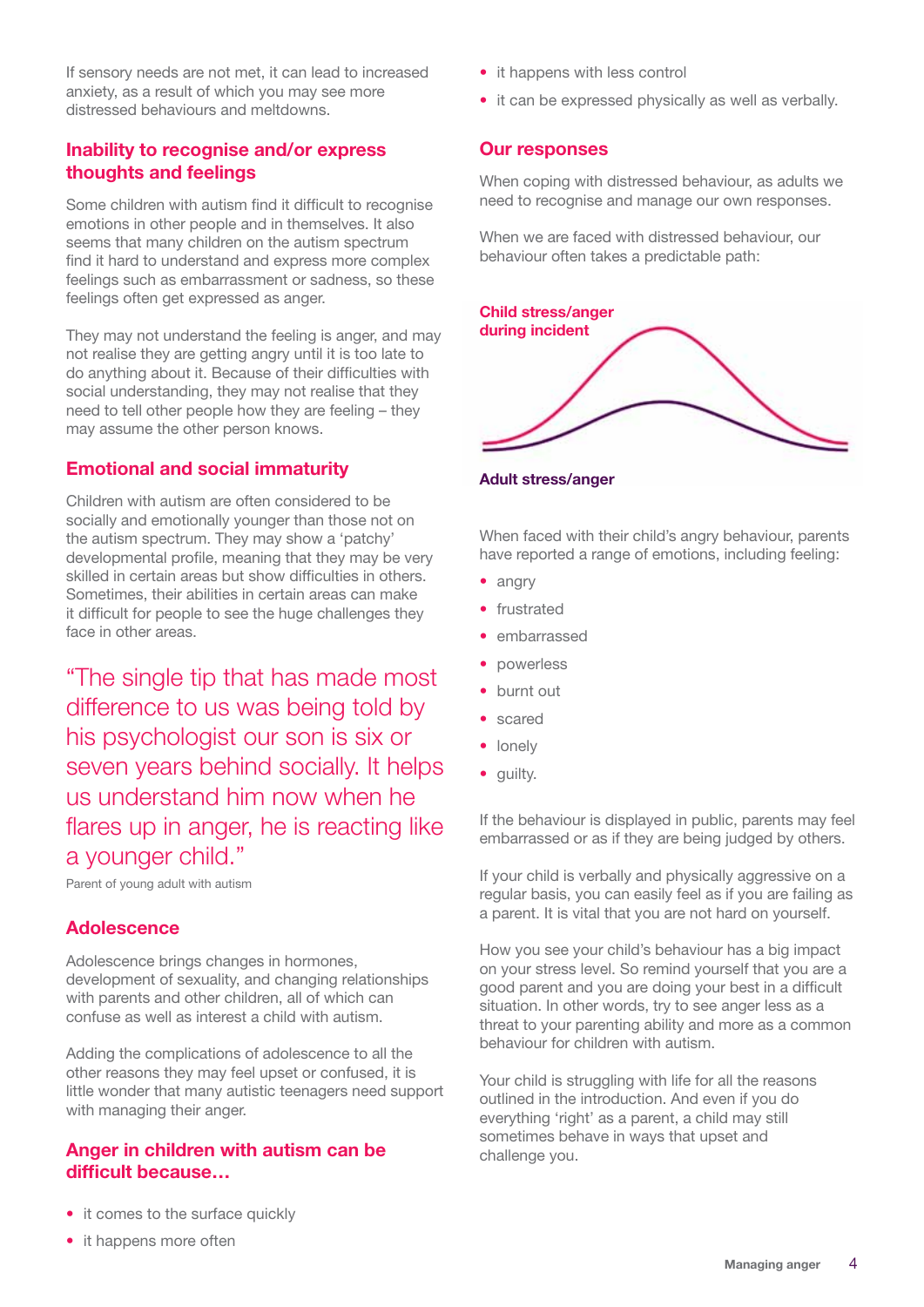| Look at the sentences you've been given and discuss: Do you ever feel or think this way? |  |  |  |
|------------------------------------------------------------------------------------------|--|--|--|
|                                                                                          |  |  |  |
|                                                                                          |  |  |  |
|                                                                                          |  |  |  |
|                                                                                          |  |  |  |
|                                                                                          |  |  |  |
|                                                                                          |  |  |  |
|                                                                                          |  |  |  |
|                                                                                          |  |  |  |
|                                                                                          |  |  |  |
|                                                                                          |  |  |  |
|                                                                                          |  |  |  |
|                                                                                          |  |  |  |
|                                                                                          |  |  |  |
|                                                                                          |  |  |  |
|                                                                                          |  |  |  |
|                                                                                          |  |  |  |
|                                                                                          |  |  |  |
|                                                                                          |  |  |  |
|                                                                                          |  |  |  |
|                                                                                          |  |  |  |
|                                                                                          |  |  |  |
| What would you say to another parent who said this?                                      |  |  |  |
|                                                                                          |  |  |  |
|                                                                                          |  |  |  |
|                                                                                          |  |  |  |
|                                                                                          |  |  |  |
|                                                                                          |  |  |  |
|                                                                                          |  |  |  |
|                                                                                          |  |  |  |
|                                                                                          |  |  |  |
|                                                                                          |  |  |  |
|                                                                                          |  |  |  |
|                                                                                          |  |  |  |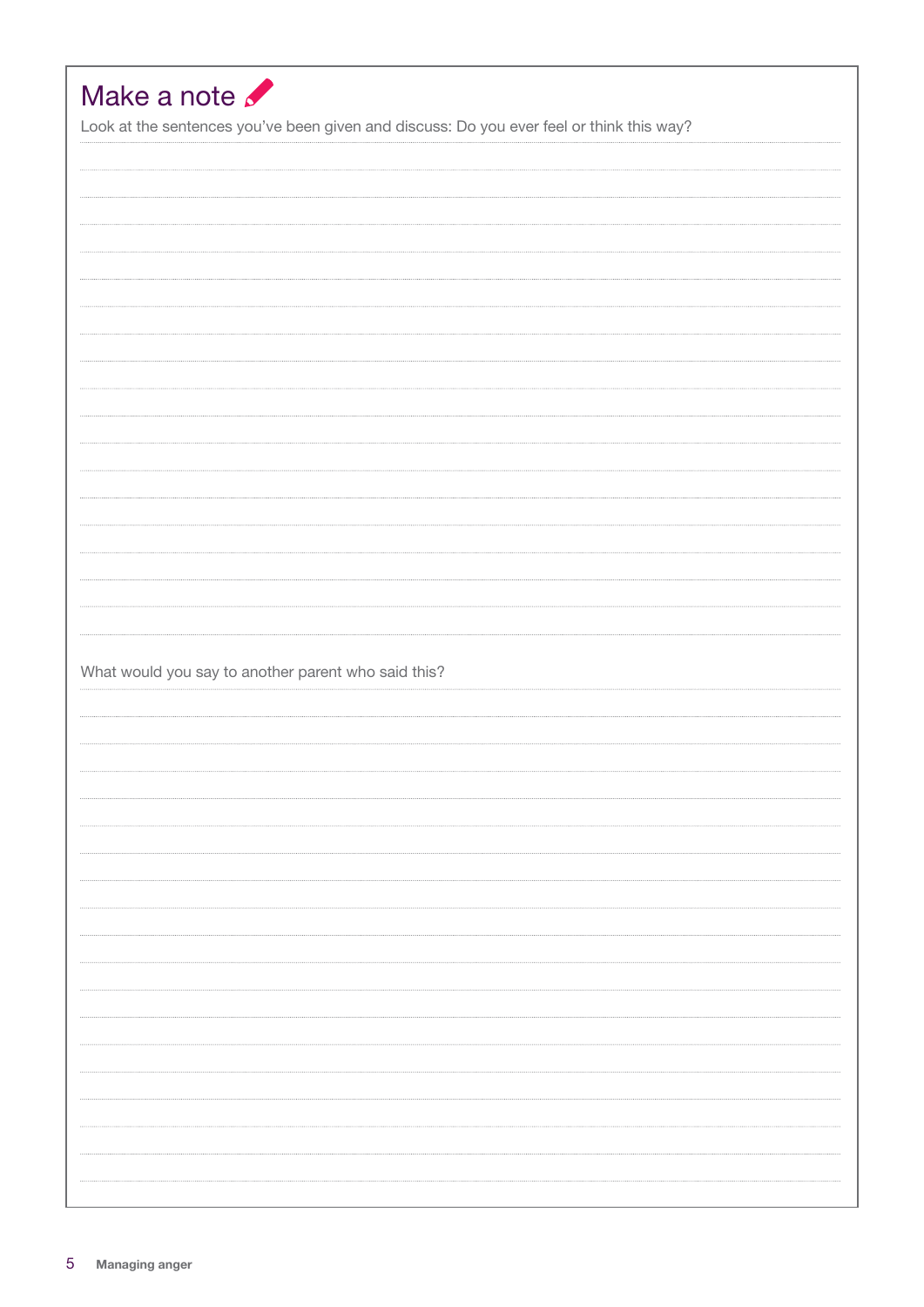## What is a low arousal approach?

**A low arousal approach is one that is generally non-confrontational. It uses clear, calm communication. The approach aims to create an uncluttered, calm home and school environment and carefully considers the child's sensory needs.** 

It works best if all the adults in your child's life take a low arousal approach, but there is no overnight solution. It is important to aim for consistency. So taking a little time to agree on how you will tackle difficult behaviour will often be rewarded by fewer outbursts.

Dealing with aggression is difficult and parents often find themselves losing their temper with their children. This will happen, so it is important to remember that what matters are the messages we give, not the daily ups and downs.

#### **Communicate clearly**

Clear communication is a really important part of managing anger. Misunderstandings, unclear expectations and an overload of words can make a child with autism frustrated, which can lead to anger.

- **•** Give clear, simple instructions. For example, "first 15 minutes' homework, then ten minute break".
- **•** Use fewer, but better chosen words.
- **•** Give more time to process information. Use the six second rule (give the information, wait approximately six seconds to allow processing time, then if necessary repeat the information using the same words).

#### **Provide structure**

Creating structure for your child can help reduce anxiety and angry reactions.

- **•** Make sure your child knows what is going to happen daily.
- **•** Use visual supports and timetables.
- **•** Have clear places for things and use labels.
- **•** Give your child time alone to recharge.

#### **Use rewards**

Rewards can be used to encourage the positive behaviour you want to see. Each family will have different reward systems and what works for one child won't work for another.

A reward is defined as whatever makes the appropriate behaviour happen more! For example, money, food, praise, games, TV/internet time or time alone with a special interest.

It is a common mistake to make rewards too difficult to achieve. It is also often best to reward little and often (though the little rewards may add up to a longer-term reward as well).

Do make sure rewards are achievable and don't reward with too much or you will soon run out of rewards!

Encourage or reward your child's attempts at social behaviour, eg "good sharing!"

#### **Reduce confrontation**

Some children with autism seem to prefer nonverbal methods of communication and find them less confrontational. The spoken word seems to increase annoyance for some children.

Thinking about other methods of communication may be useful at times, for example using email, text, postits, notes, 'being helpful' cards, wipe boards, rules on walls, etc. For example, one social worker did his first two interviews with a young person by mobile phone!

- **•** visual supports
- **•** clearer expectations
- **•** house rules
- **•** family contracts.

#### **Does shouting ever work?**

All or nearly all parents have shouted at their children at some point, and it is important to say that, in very rare circumstances, it can work for some. Occasionally parents have said that when their son or daughter has done something seriously wrong or dangerous, shouting has been the best tactic to really get the point across. But generally, shouting is not a successful tactic to use with your child.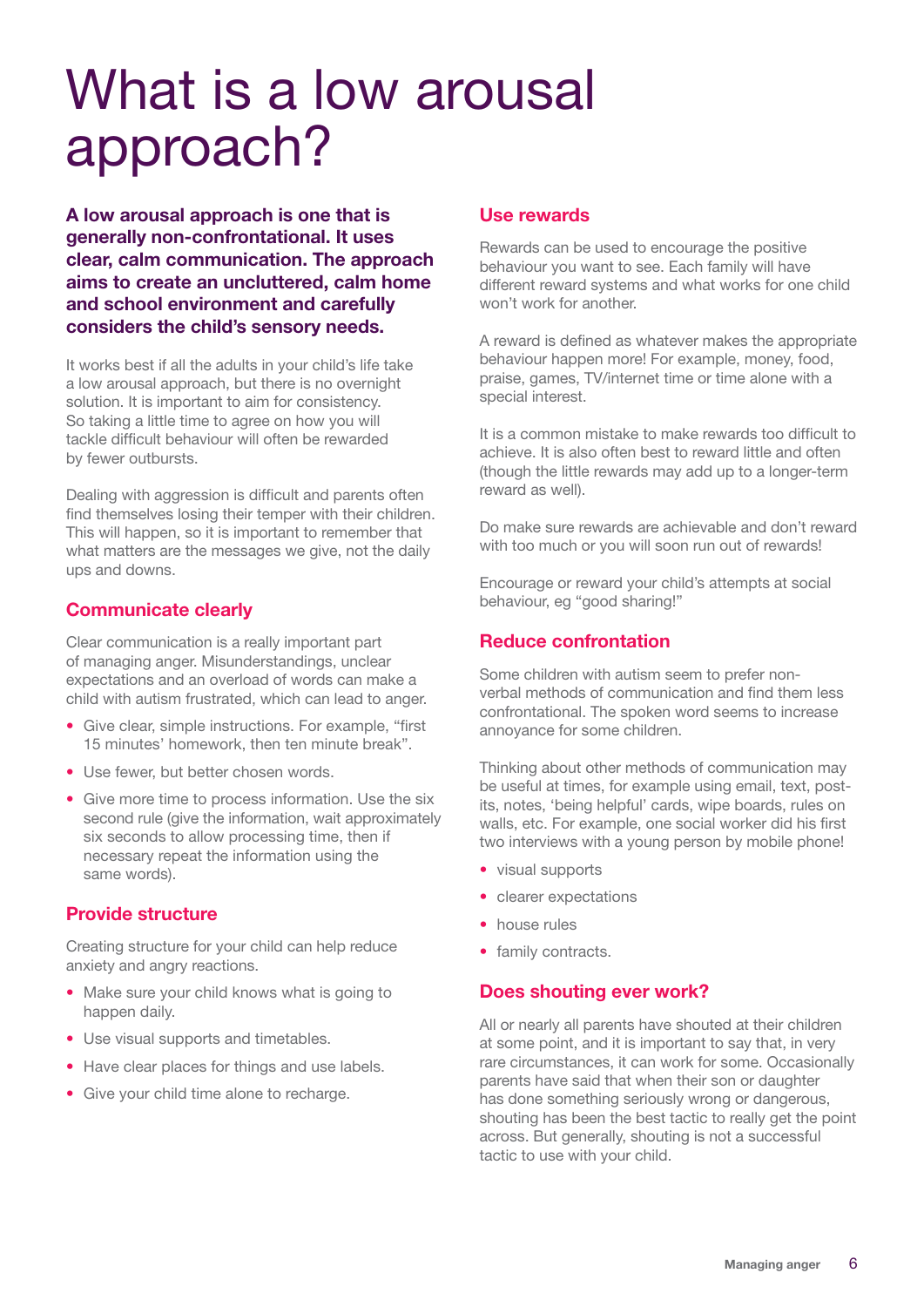Some of the dangers of shouting are that:

- **•** children with autism may mirror emotional atmosphere – so they will pick up on your anger and mimic you
- **•** being shouted at may reinforce a negative self image
- **•** some young children with autism will not really process anger – they may just see the red face and wild gesturing of their parent as quite amusing!
- **•** some children with autism have hypersensitive hearing and so shouting may really hurt their ears
- **•** some children with autism may find it frightening.

Be ready to apologise if you do shout unnecessarily. This will send a positive message to your son or daughter that it isn't the end of the world when we lose our temper, and that it is mature to be able to say sorry. In other words, you will be showing your child what they can do if they lose their temper. You need to be aware, though, that expecting a heartfelt apology for a meltdown is sometimes unrealistic since your child may not even remember it.

#### **Choose your battles!**

If your child has major difficulties following rules and is often confrontational, being firm and standing your ground may work, but it is best to reserve this for times when it is really worth it and you are sure you won't lose face. Usually, it is best to aim for a win-win situation and avoid a meltdown.

"I was told years ago only to fight the battles with my two that were important. To decide what the important battles are, then, under no circumstances do you give in. Granted, it all gets worse before it gets better, but once they know that, no matter what, you are not going to give in, then I have found it can and does work."

Parent of two children with autism

### Make a note **P**

|                               | Is there a battle that you (or someone else) regularly has with your child? |  |  |
|-------------------------------|-----------------------------------------------------------------------------|--|--|
|                               |                                                                             |  |  |
|                               |                                                                             |  |  |
|                               |                                                                             |  |  |
|                               |                                                                             |  |  |
|                               |                                                                             |  |  |
|                               |                                                                             |  |  |
|                               |                                                                             |  |  |
|                               |                                                                             |  |  |
|                               |                                                                             |  |  |
|                               |                                                                             |  |  |
|                               |                                                                             |  |  |
| Is there any way around this? |                                                                             |  |  |
|                               |                                                                             |  |  |
|                               |                                                                             |  |  |
|                               |                                                                             |  |  |
|                               |                                                                             |  |  |
|                               |                                                                             |  |  |
|                               |                                                                             |  |  |
|                               |                                                                             |  |  |
|                               |                                                                             |  |  |
|                               |                                                                             |  |  |
|                               |                                                                             |  |  |
|                               |                                                                             |  |  |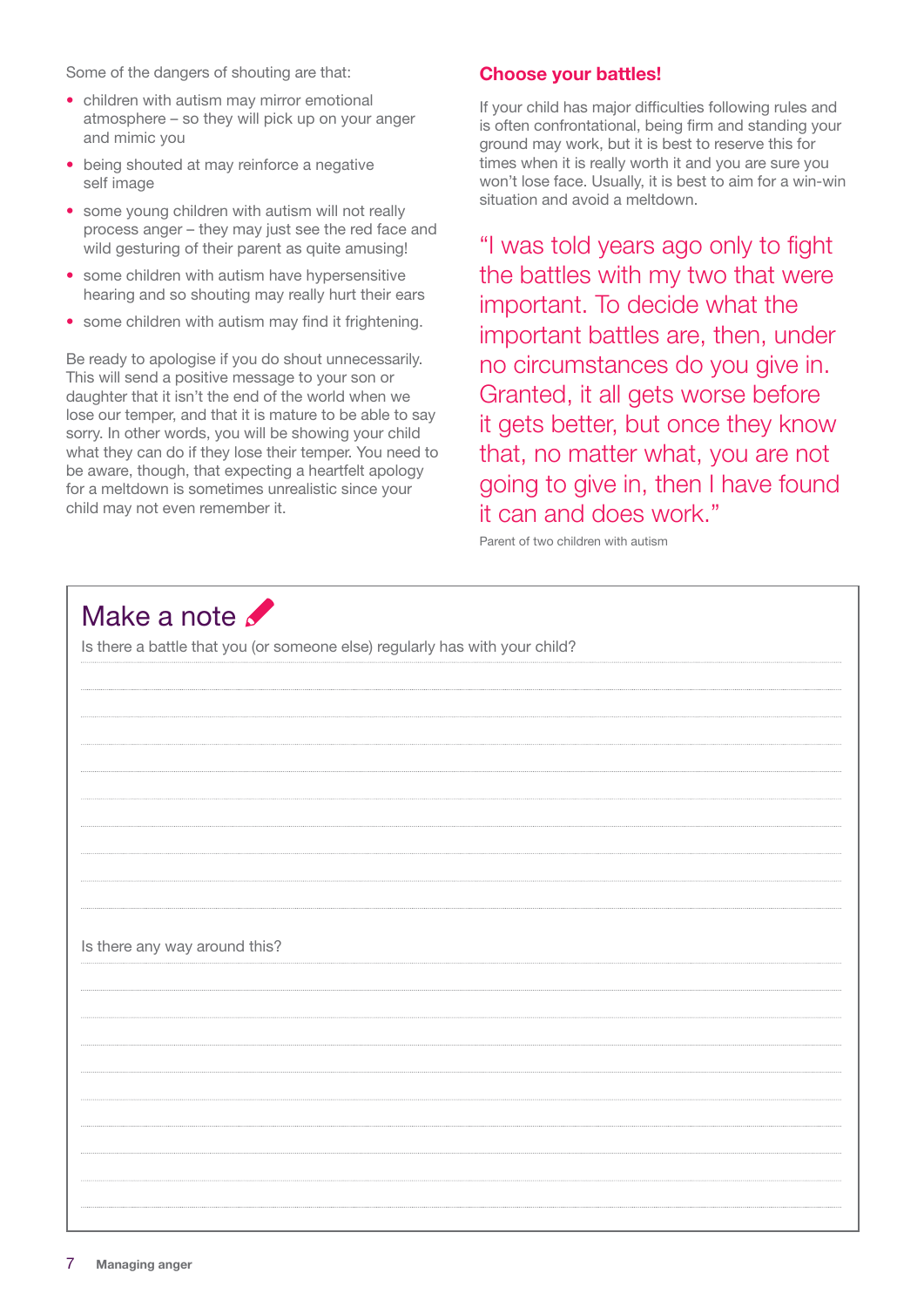# Coping with meltdowns



**Not all children with autism have major meltdowns, but many have very confrontational or aggressive outbursts. A low arousal approach is best whatever the degree of anger.** 

#### **The 'rumbling stage'**

The 'rumbling stage' or 'build-up' are terms used to describe times when your child is becoming more stressed – and it may lead to a meltdown if no action is taken. Sometimes it is very hard to spot signs that tell you your child is in the rumbling stage. A few children may not show any signs of being in the rumbling stage – they just seem to explode without warning.

### "When I am stressed I shut down and my face gives away nothing."

Autistic young adult

#### **Things that can push your child into the rumbling stage**

There are many things that may push your child into an increased sense of stress, anger or frustration. You may be able to identify some of the more obvious things and plan to avoid or better manage these – this will help you to prevent meltdowns.

Some of the more common reasons that may push your child into the rumbling stage or straight into meltdown are: **Possible signs of the rumbling stage** 

- **things not making sense needing more information**
- **not feeling in control**
- **plans changing without warning**
- **being asked to do things that are too difficult**
- **being asked to do things that seem pointless**
- **being asked to do things too many times**
- **not being listened to**
- **promises being broken**
- **entering new social situations**
- **too much sensory stimulation**
- **too many people around them**
- **too many words being spoken at them**
- **having to wait**
- **not getting what they want**
- **having to stop doing something they enjoy**
- **losing arguments or games**
- **making mistakes**
- **being criticised**
- **getting teased or bullied**
- **being left out**
- **feeling vulnerable**
- **speaking about a topic that upsets them**
- **situations related to their phobias or fears.**

It is important to be able to spot signs that your child is in the rumbling stage. If you are able to spot these signs, you may be able to prevent a meltdown by using diversion, distraction or by changing how you communicate. Different children will have different ways of showing us that they are getting stressed and closer to meltdown.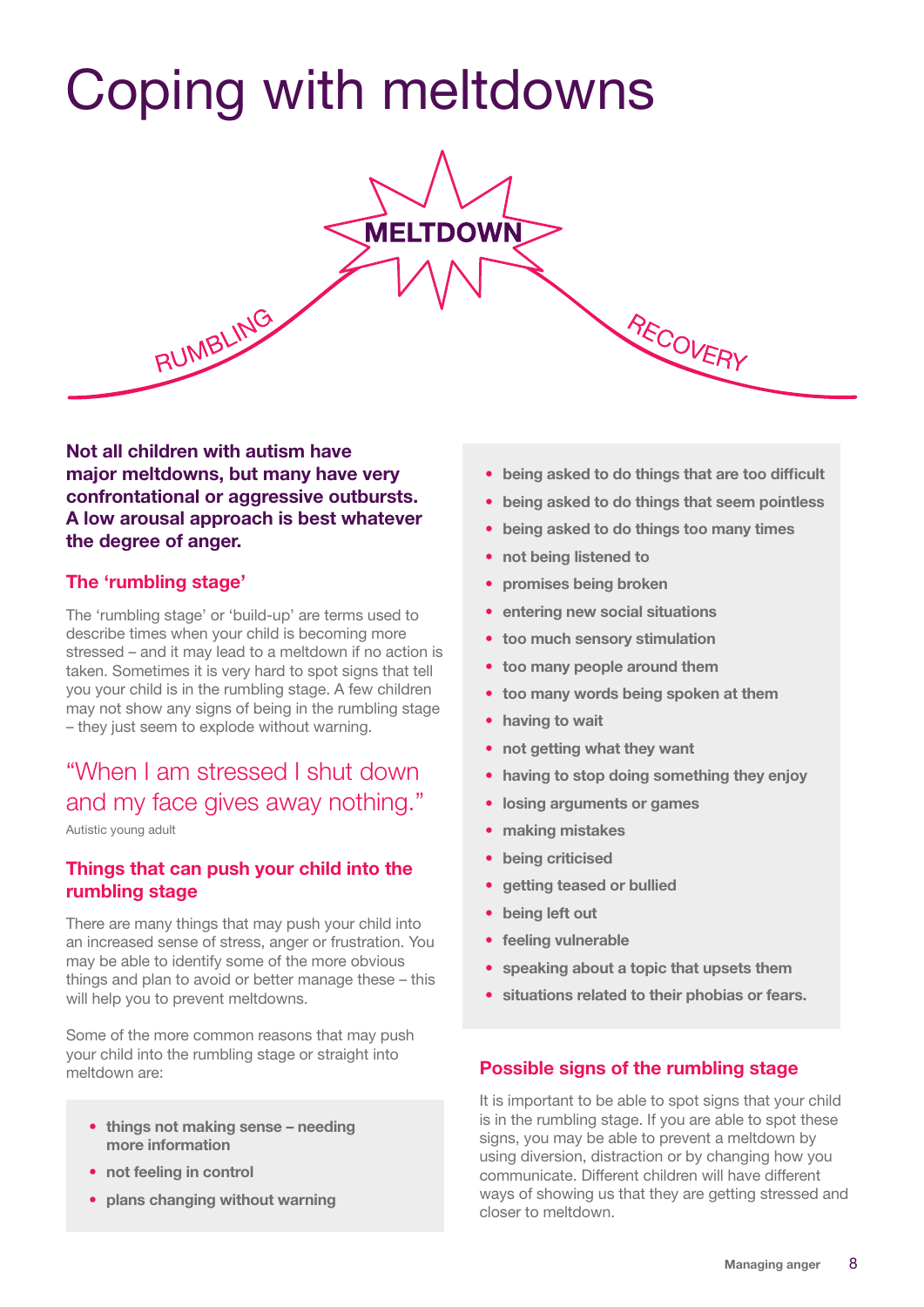These are some of the possible signs parents have reported when their child is about to lose their temper:

- **• pacing up and down**
- **• fiddling**
- **• increase in obsessive behaviour**
- **• rocking in their chair**
- **• repetitive, self-calming behaviour (often referred to as 'stimming')**
- **• talking to themselves**
- **• change in facial expression**
- **• going red in the face**
- **• biting their nails**
- **• becoming giggly**
- **• change in body temperature**
- **• making noises like an animal or growling**
- **• flapping hands slightly**
- **• clenching jaw or fist**
- **• being very still**
- **• not feeling well**
- **• losing balance and co-ordination**
- **• staring or being wide-eyed**
- **• being more or less chatty, or argumentative**
- **• showing more or less eye contact or staring**
- **• frowning a lot**
- **• showing flared nostrils**
- **• looking down more**
- **• having tears in their eyes**
- **• dilated pupils**
- **• making negative comments about themselves**
- **• chewing the inside of their mouth**
- **• an increase in grimacing or another particular facial expression.**

### Make a note  $\mathscr I$

What signs could mean that your child is becoming more stressed and anxious?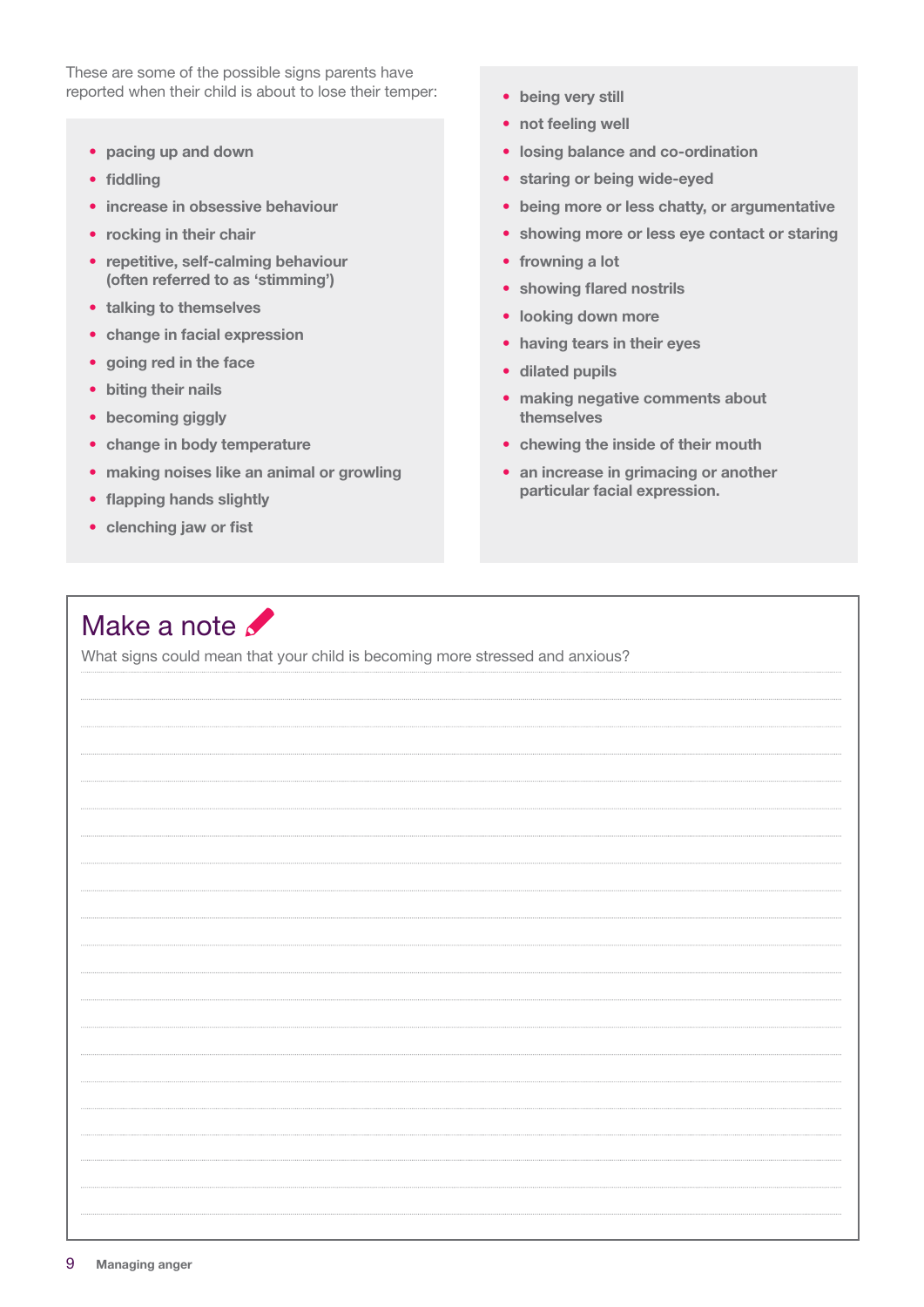#### **How to stop rumbling turning into meltdown**

Every parent will find their own way to try to prevent a meltdown when their child seems to be heading towards one.

Different strategies will work at different points in the rumbling stage. For example, using humour or gently reminding your child of their options may work very early on in the rumbling stage. But if this tactic is used later, it may actually have the opposite effect and tip the child into meltdown.

Below are some of the more common tactics parents have used over the years to try to prevent or reduce meltdown. These tactics are all along the lines of using a low arousal approach.

**Remember that if your child is close to losing all control, the priority is to avoid meltdown. The time for imposing discipline, making constructive criticism or other learning has gone, and now your attention must focus on simple damage limitation – saving face for everyone.**

#### **Divert, distract or change tack**

- **Stop arguing** this is always a good tactic as arguing often makes things worse.
- Use silly, obvious humour this can work for some (for others it will make them more likely to go into meltdown). It is often best to make the humour at your own expense and to make sure you catch your child early on in the rumbling stage.
- **• Remind your child what happens if they do stay calm**, and of any potential reward systems or consequences.
- **• Talk about something they are good at** and remind them you love them.
- **• Try to change the subject.**
- **• Give them time on their favourite interest, topic or toy.**
- A walk, drive or cycle ride but try not to talk if they don't want to.
- **• Reduce sensory distractions,** eg background TV, stereo, strong smells, bright lights, too much movement.
- **• Build in more opportunities for sensory stimulation that they enjoy.**
- **• If you are out with your child, remember to take things with you that will help to prevent a meltdown** (magazine, snack, handheld computer game, etc).
- **• If possible, compromise.** For example saying, "OK, we can do it quickly together, then let's have a sandwich" or "OK, I will do X if you do Y". Remember this is not about backing down, it is about spotting the rumbling signs and avoiding a meltdown situation.
- **• Offer a quick snack.**
- **• Suggest they use any other self-calming techniques** and direct them to these. For example self-regulating movements ('stimming'), favourite music, trampoline, exercise bike.
- **• Time alone can be the most important form of stress reduction,** so allowing your child to 'exit' to his or her bedroom can be a useful tactic.

With a younger child, you may need to take their hand and lead them gently, for example saying, "Calm time" or "Break time". Some older children may be taught to recognise the signs of rumbling and take themselves to their room or other safe place, but it can take time.

It's important not to make this time alone seem like a punishment, that you are backing down or that it is 'time out'. It is simply the best option for when we are stressed – to have some time alone. For example saying, "You need to have a break from us because we are making you stressed".

#### **Adapting our communication**

- Make less eye contact If you glare at someone, they may become more anxious and upset. Using less eye contact may help to lessen the confrontation.
- **• Keep your voice at a lower pitch and volume**  – Usually your voice will get higher and louder when you are being confronted; try to be aware of your voice pitch and volume and keep them lower to lessen the confrontation. Try using a quiet voice or a whisper so they have to shout less to hear you.
- **• Use fewer words**  Generally, we use too many words when talking to autistic people. This is especially true during a highly stressful situation, if they are close to a meltdown. Many parents report that they use no words at all if their child is in meltdown as they are unable to process the meaning of words at that point.
- **• Use simple signs and gestures**  Some parents find that using basic sign language or simple gestures can help when their child is close to a meltdown. For example, a sign for 'chill out in your room'. Agree with your child in advance what the signs mean.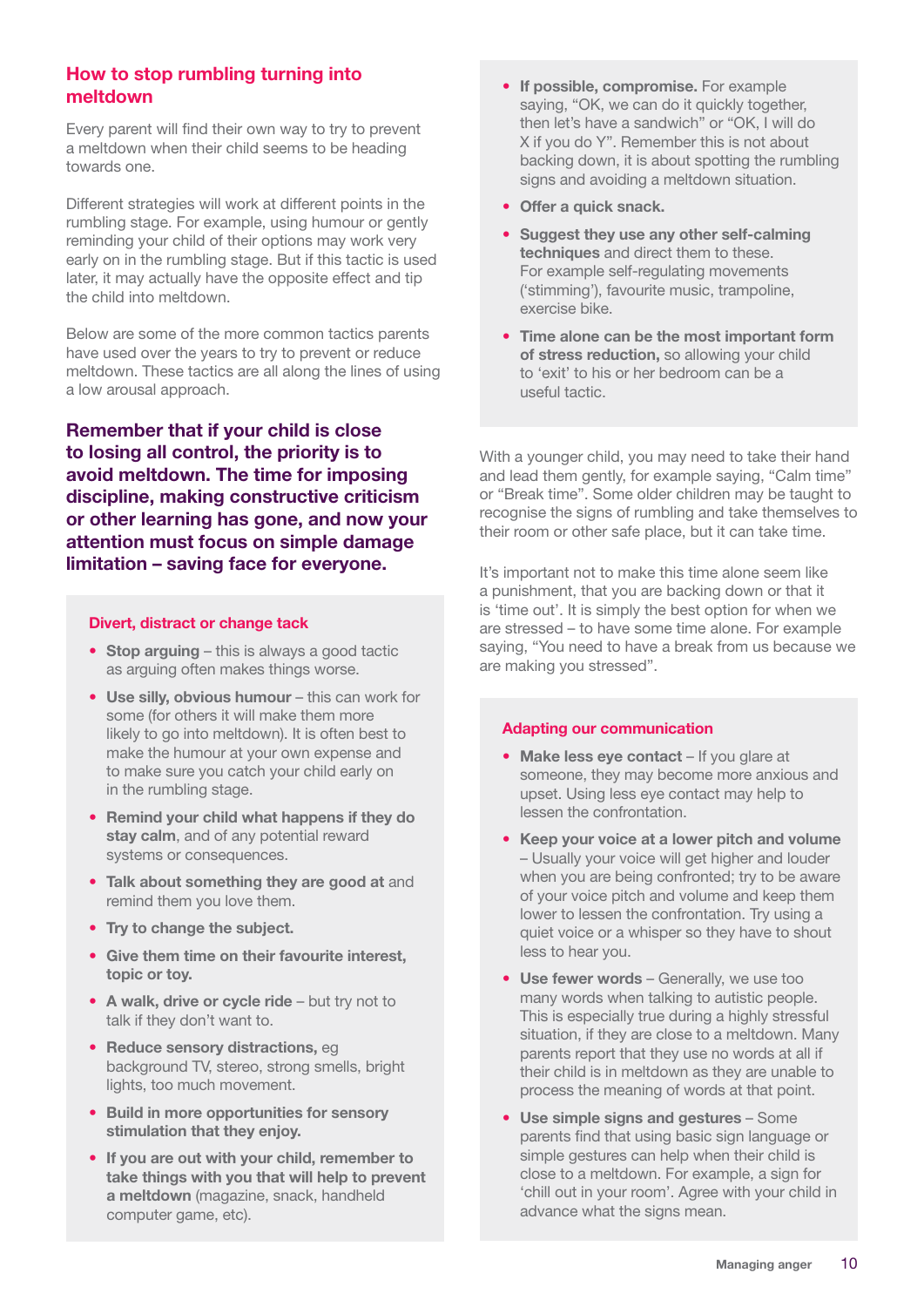#### **Adapting our communication continued**

- **• Try to make fewer requests** and think about how you phrase them, or their timing. If you can see a child is rumbling, avoid making the request until later.
- **• Use slower, controlled breathing**  Controlled breathing helps to reduce the body's stress levels, making it easier to cope with confrontations because the body isn't reacting as if it is in a 'fight or flight' situation. You and your child can try it. It is one of the few things that is guaranteed to calm your body.
- **• Use body language to show you are listening** – Most parents find that saying, "We'll talk when you are calm" doesn't work. By letting your child rant and not interrupting them (so long as it is not unnecessarily abusive), your child may feel you are listening to them, which may stop them getting more angry.
- **• Slow down your movements** Relax your posture and don't tower above the child.
- **• Keep your distance and avoid touch** Sometimes it is tempting to try to touch your child to reassure them or to calm them down. This is usually not a good idea. Step back, avoid crowding them and think about your exits from the room, if necessary. Some children cannot visually focus during a meltdown so they may walk or run into you without realising, unless you leave plenty of space around them.
- **• Remove any audience**  If brothers and sisters are in the room, try to get them to leave (unless your plan is to help the child having the meltdown to leave). Either way, the important thing is to remove an audience. This is for several reasons. The first is safety. The second is to avoid sending too many mixed messages to your child or letting them get wound up even further. Thirdly, the fewer people present, the less your child will feel like they're 'losing face'.
- **• Repeat to yourself, "I can pretend to be calm!"** Repeating key phrases in your head may help when confronted with aggression.
- **• Go at your child's pace** If your child is about to have a meltdown, it is best to leave other things until they calm down. It may mean making a phone call to say, "sorry we are going to be late", and then going back to help your child. Usually, trying to rush them will make things worse.

#### **Remember**

**Even if your child is using abusive language or threatening to hurt you or someone else, remind yourself that by using these low arousal techniques, you are at least doing the right thing, even if sometimes it is extremely unpleasant to be on the receiving end.**

#### **Here is a basic controlled breathing exercise that you can use:**

- **•** Start off by slowly breathing out once. Then as you slowly breathe in, place your hand on your stomach and you will feel it rise and fall slightly with each in and out breath. Hold for a count of three then breathe out slowly through the mouth for another count of three. Repeat this three to six times and your body will start to relax.
- **•** You will need to demonstrate this technique to your child so they fully understand what to do. When explaining this technique, it may help if you say, "pretend your stomach is like a balloon". This will help them see how their diaphragm should rise and fall. You need to make sure they breathe in and out with control and not too quickly or too deeply – these are common mistakes.
- **•** You might like to create a prompt card with a picture of something your child likes to smell and a picture of bubbles with some text about breathing in (like smelling your favourite smell) and breathing out (like gently blowing bubbles). This will act as a visual reminder of the controlled breathing technique.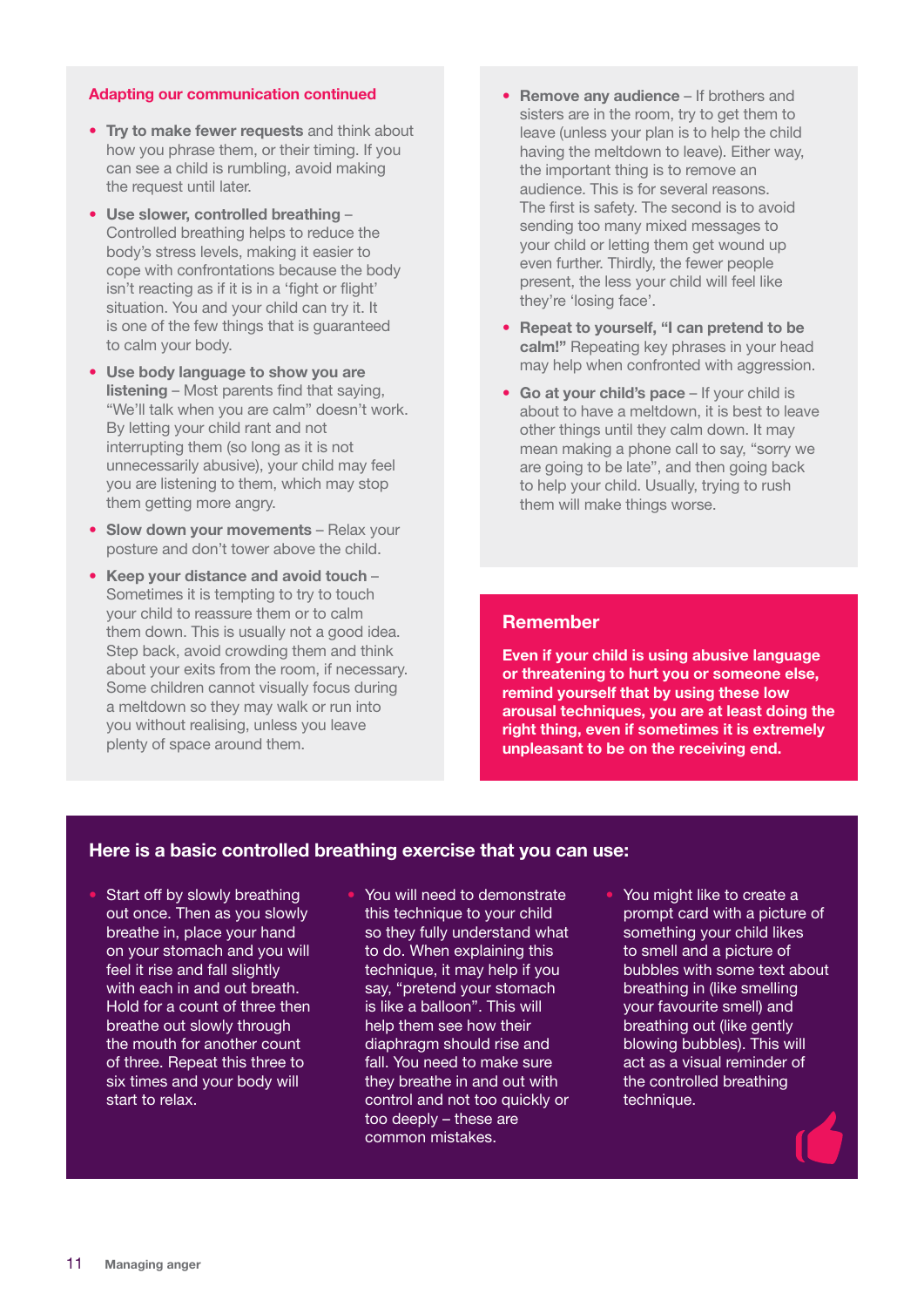#### **Rumbling plan for home – John**

#### **Usual triggers**

- **•** tiredness
- the pressures of a day at school
- **•** anything new at home
- **•** people talking during his favourite TV programmes
- **•** people smelling of cigarettes
- **•** being asked questions without preparation while he is in the middle of something
- not being given a warning of the end of an activity
- **•** having to eat meals with the rest of the family
- **•** food types mixing on the plate
- **•** giving him a dinner he has not chosen
- **•** not having his red plate to eat from.

#### **Signs of his rumbling stage**

- **•** swearing more than usual
- **•** trying to get into his brother's room and annoy him
- **•** increase in facial tics
- **•** more fiddling
- **•** more snappy.

#### **Rumbling stage strategies**

- **•** check how stressed he is feeling, on a scale of one to five
- **•** drink and/or snack
- **•** time in bedroom
- **•** chill-out music on
- **•** offer going out walk, run, bike or car ride.

#### **Example of a rumbling plan for school**

#### **Rumbling plan for school – Jack**

#### **Key things to avoid as they cause anger**

- **•** being told off in front of classmates
- **•** not being able to sit near the front
- **•** classroom instructions not being clear and simple
- **•** being asked a question unless he has his hand up
- **•** being rushed.

#### **Check if he is displaying any of the following behaviour:**

- **•** placing his 'take a break' token on the edge of his desk
- **•** getting out of his seat
- **•** being argumentative
- **•** calling out
- being very quiet and fiddling more than usual
- **•** muttering to himself
- **•** swearing.

#### **If he shows any of the above behaviour, try one of these tactics:**

**•** ask if he needs a break and let him go out of the classroom for five minutes

- **•** suggest he goes to Reception with a note
- **•** give him some books to take to another teacher he knows
- **•** suggest he goes to the quiet room
- **•** if none of these tactics work, ask him politely to leave: "Please leave the classroom and have a ten-minute break in the quiet room."

#### **Some important dos and don'ts**

- **•** Make sure a teaching assistant goes with him if he is in a very agitated state.
- **•** Stay calm and remember he has great difficulty understanding his own feelings and can't express them as well as other children.
- **•** Don't raise your voice.
- **•** Don't confront him.
- **•** Acknowledge he is looking angry or stressed, but do not ask him why.
- **•** Ask him in a friendly way, "How can I help you?" or "Is everything alright?"
- **•** Think about removing the other children from the class if he goes into meltdown, leaving one adult with him, at a distance.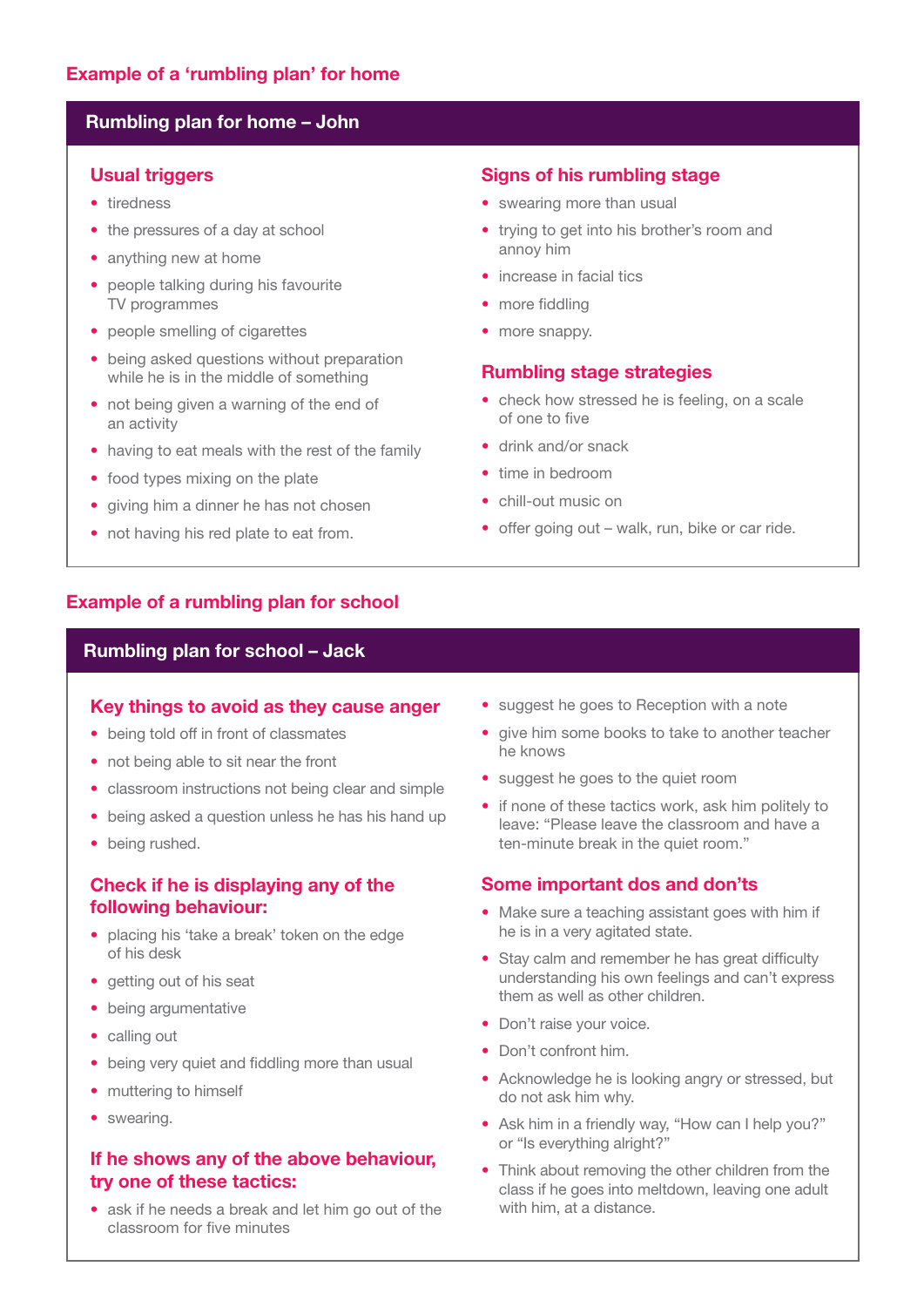| Make a note<br>What helps to avoid a meltdown? |                                                 |  |
|------------------------------------------------|-------------------------------------------------|--|
|                                                |                                                 |  |
|                                                |                                                 |  |
|                                                |                                                 |  |
|                                                |                                                 |  |
|                                                |                                                 |  |
|                                                |                                                 |  |
|                                                |                                                 |  |
|                                                |                                                 |  |
|                                                |                                                 |  |
|                                                |                                                 |  |
|                                                |                                                 |  |
|                                                |                                                 |  |
|                                                |                                                 |  |
|                                                |                                                 |  |
|                                                |                                                 |  |
|                                                |                                                 |  |
|                                                |                                                 |  |
|                                                |                                                 |  |
|                                                | Are there three things you can go home and try? |  |
|                                                |                                                 |  |
|                                                |                                                 |  |
|                                                |                                                 |  |
|                                                |                                                 |  |
|                                                |                                                 |  |
|                                                |                                                 |  |
|                                                |                                                 |  |
|                                                |                                                 |  |
|                                                |                                                 |  |
|                                                |                                                 |  |
|                                                |                                                 |  |
|                                                |                                                 |  |
|                                                |                                                 |  |
|                                                |                                                 |  |
|                                                |                                                 |  |
|                                                |                                                 |  |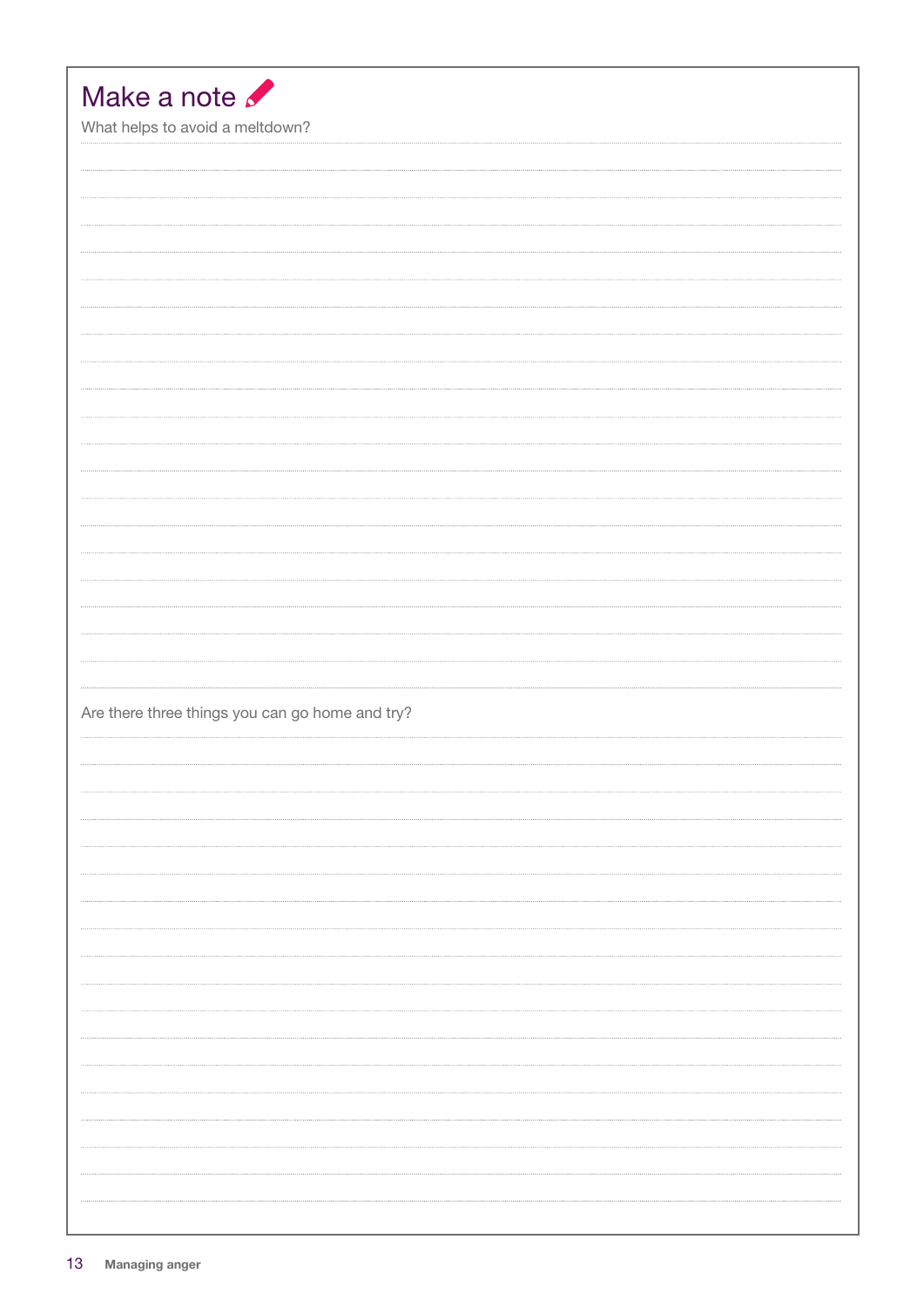#### **Reaching meltdown**

A meltdown happens when a person loses control for a period of time, possibly resulting in damage to property, self or others. The damage to self and others may be physical or verbal.

Meltdowns can vary from child to child, and how you manage them will be very individual to your child and your family.

We know that experiencing a meltdown can be upsetting and frightening for all those who are involved or who witness it. Once your child has reached the point where they will have a meltdown whatever you do, it may be about trying to let it happen as safely as possible.

#### **Having a meltdown plan**

Many parents have found that having a meltdown plan helps with managing the meltdown. It won't stop meltdowns happening, but it will help to have agreed in advance what everyone involved will do, so the meltdown can be managed as safely as possible. It may also help with reducing the duration and impact of the meltdown.

It is vital to combine the rumbling and meltdown plan and communicate them to all the people involved (including school, grandparents, siblings or neighbours).

#### **Key things to include in a meltdown plan**

- triggers for stress or anger
- **•** physical or verbal signs that your child is close to meltdown
- **•** words to use or avoid
- **•** stay with or leave alone
- **•** guidance about touch
- **•** environment.

#### **Make your home safe**

Sometimes, it is necessary to think about making your home safe to prevent injury. You might want to consider:

- **•** removing breakables and pictures from walls (maybe store in loft for a few years)
- **•** adding soft edging to tables
- **•** having curtains that easily come away from the rail if your child pulls these down regularly (maybe using velcro)
- **•** using melamine instead of china, and plastic glasses instead of glass ones
- **•** hiding treasured items or important documents under lock and key
- **•** taking out insurance for items your child is likely to break
- **•** tying a towel around door handles to stop your child slamming doors
- **•** locking cupboards and doors to keep siblings and their possessions safe
- **•** having a secure lock on the front door if your child is likely to run out during a meltdown and could be in danger
- **•** creating a safe meltdown area with cushions or pillows, where your child can be directed to.

Some children may threaten to physically harm themselves or others. In these circumstances, it is best if you lock away any knives, scissors, potato peelers, lighters and matches, as the safety of your family is important. If you find part of your meltdown plan is actually making the situation more dangerous, stop using that strategy. Always get professional support if you or any family member is at risk of physical harm.

Some parents have had to resort to placing locks on their own bedroom doors for times when their child becomes physically threatening towards them and walking away just provokes further escalation. Parents who find themselves in this situation may want to seek further support from the statutory services, including Social Services or the Health Service.

Although the long-term aim is to try to use a low arousal approach and the strategies discussed during the rumbling stage, there may still be times where you cannot avoid a meltdown.

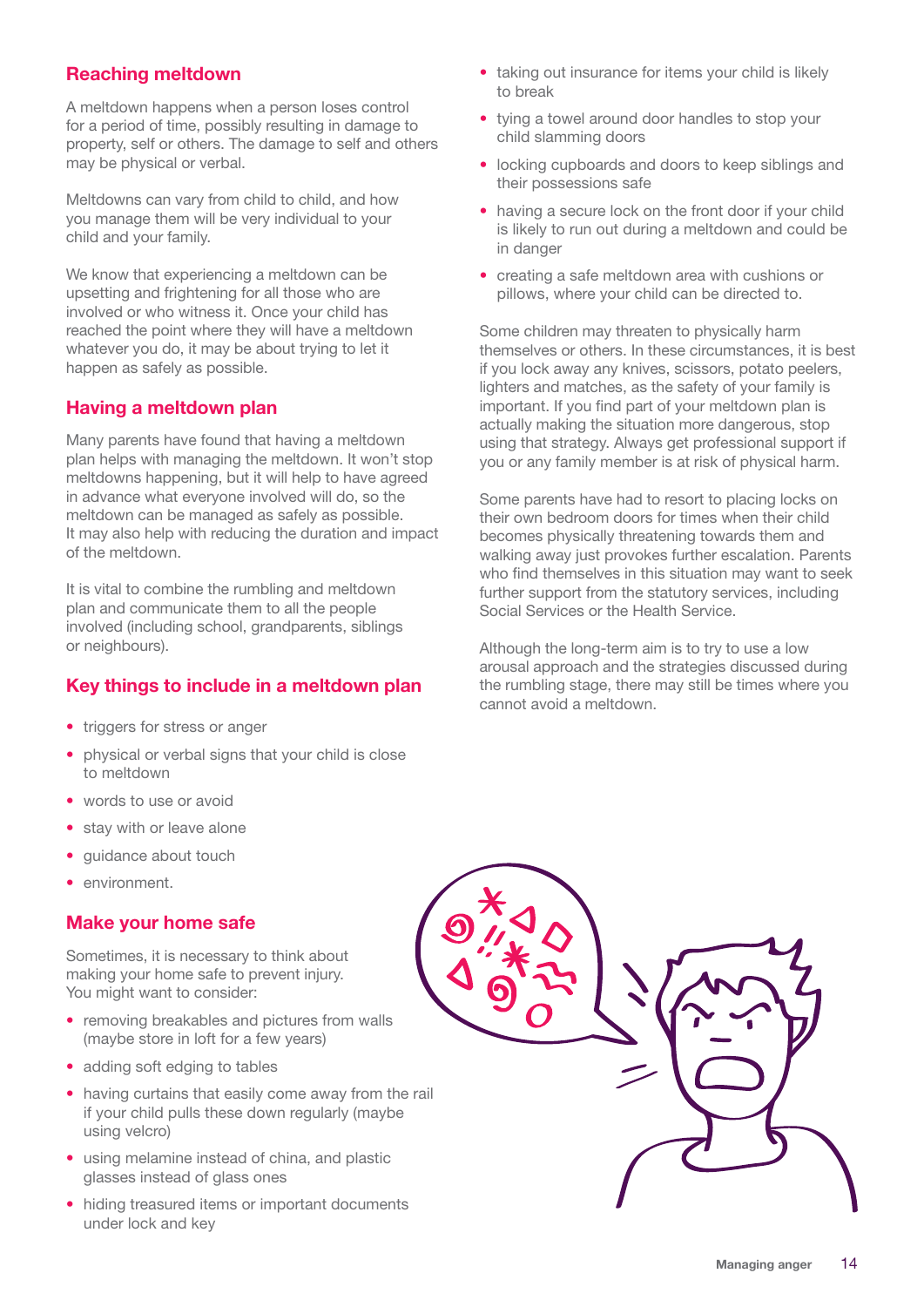#### **Meltdown plan for home – John**

#### **Mum's plan**

- **•** If John is abusive or shouting, but not physically attacking, stay in the room with him. Don't argue, just sit safely, little or no eye contact.
- **•** If verbal rant/meltdown carries on more than a few minutes (and if safe to do so), leave the room. If he follows, say, "OK I can stay in the lounge with you" and return to room.
- **•** If physical attacks or threats, say, "I need to let you have some time" and retreat. Go into bathroom if necessary.
- **•** Come out if no noise for several minutes. Don't try to talk to him for at least half an hour.

#### **Dad's plan**

- **•** Get brother and sister out. Say, "Let's go out for a bit". Stay calm and don't shout back.
- **•** Look in if the meltdown carries on more than five minutes. If Mum says nothing, Dad to leave again. If Mum says, "I need a cup of tea", this means Dad take over.

**Report all major incidents, serious physical threats and/or injuries to:**

**Social Services emergency out of hours team:**  (insert phone number here)

**Social Services daytime team number:**  (insert phone number here)**.**

**Also consider speaking to school or a health professional.** 

#### **Example of a meltdown plan for all environments**

#### **Meltdown – Melissa**

**Melissa has had several outbursts recently, during which she has hit herself or others or just been very upset and angry.** 

- **1** Remember **not** to intervene if Melissa slaps herself, as this will make things much worse and she will hit out and scratch whoever is with her or hit walls, mirrors or windows, which could be very dangerous.
- **2** Firmly tell her what you want her to do. Melissa needs support and encouragement to help her control herself at these times. Try saying "hands down" so she won't lash out or "sit down" so she is in one place where she can start to calm down.
- **3** Sometimes it is worth trying to distract Melissa by making silly noises or trying to make her laugh, but this depends on how upset she is and if you can catch things early enough.
- **4** Don't shout or tell Melissa to shut up or be quiet as it will make things much worse. If Melissa has gone past the point where you are able to reason with her, you must make sure she is safe and let her calm down in her own time. This could take five to 20 minutes.
- **5** Don't try to intervene physically or discuss the problem with her directly, however hard this may be for you. Give Melissa the space she needs without putting her, or others, at risk of danger.
- **6** Don't leave Melissa until she is completely calm. She shows she is getting calmer when she starts saying things like, "I feel sad" or "Melissa is crying". Do not intervene before this or she will start up again.
- **7** Repeat any phrases Melissa may say to herself that reassure her things are OK. For example, "It's OK Melissa, it's alright Melissa."

**Key people for further advice:**

**Mrs Smith:** [insert phone number here] **| Mr Jones:** [insert phone number here]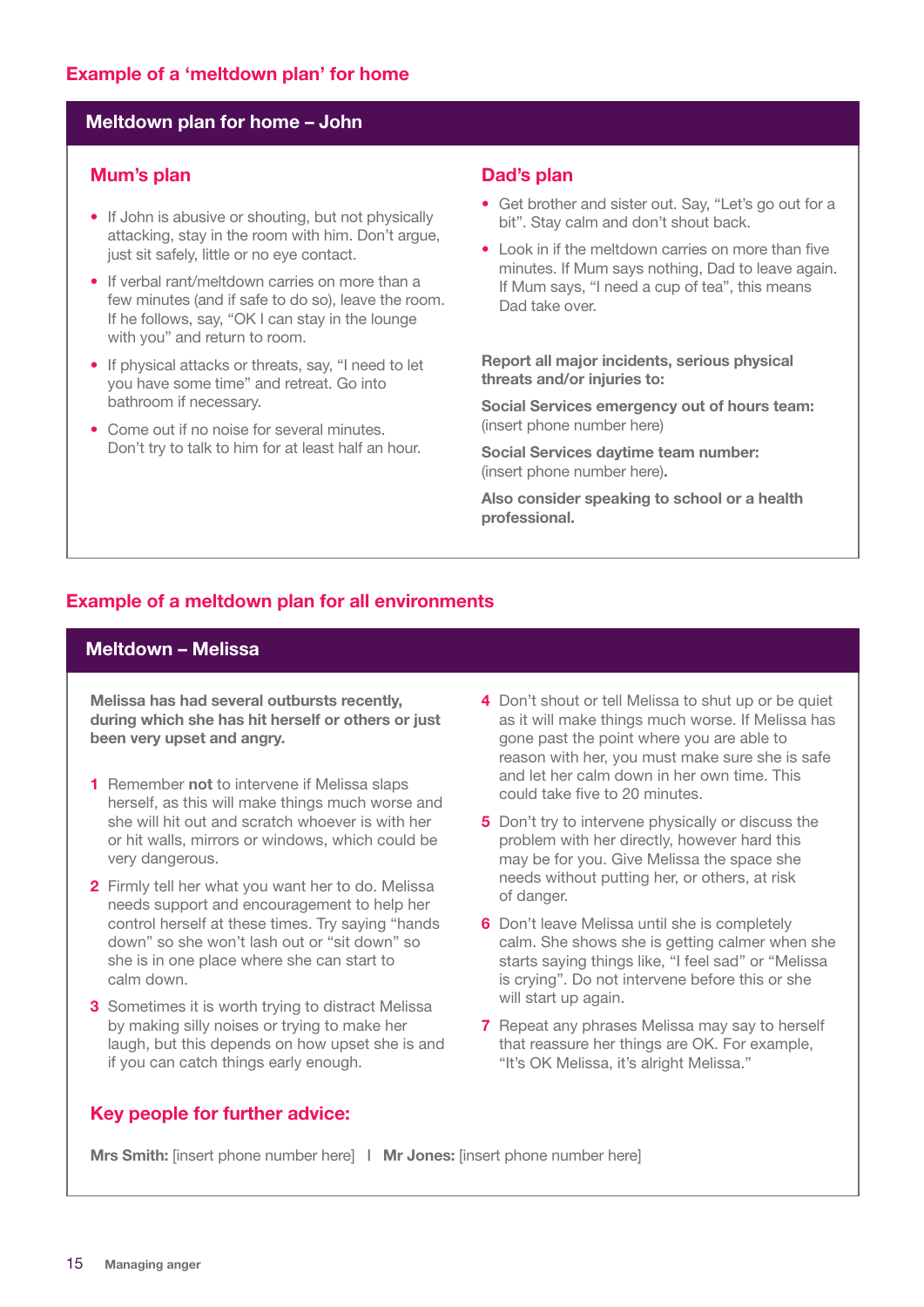| Make a note                      | What plans or tactics do you already use when faced with a meltdown? |
|----------------------------------|----------------------------------------------------------------------|
|                                  |                                                                      |
|                                  |                                                                      |
|                                  |                                                                      |
|                                  |                                                                      |
|                                  |                                                                      |
|                                  |                                                                      |
|                                  |                                                                      |
|                                  |                                                                      |
|                                  |                                                                      |
|                                  |                                                                      |
|                                  |                                                                      |
|                                  |                                                                      |
|                                  |                                                                      |
|                                  |                                                                      |
|                                  |                                                                      |
|                                  |                                                                      |
| What will be your meltdown plan? |                                                                      |
|                                  |                                                                      |
|                                  |                                                                      |
|                                  |                                                                      |
|                                  |                                                                      |
|                                  |                                                                      |
|                                  |                                                                      |
|                                  |                                                                      |
|                                  |                                                                      |
|                                  |                                                                      |
|                                  |                                                                      |
|                                  |                                                                      |
|                                  |                                                                      |
|                                  |                                                                      |
|                                  |                                                                      |
|                                  |                                                                      |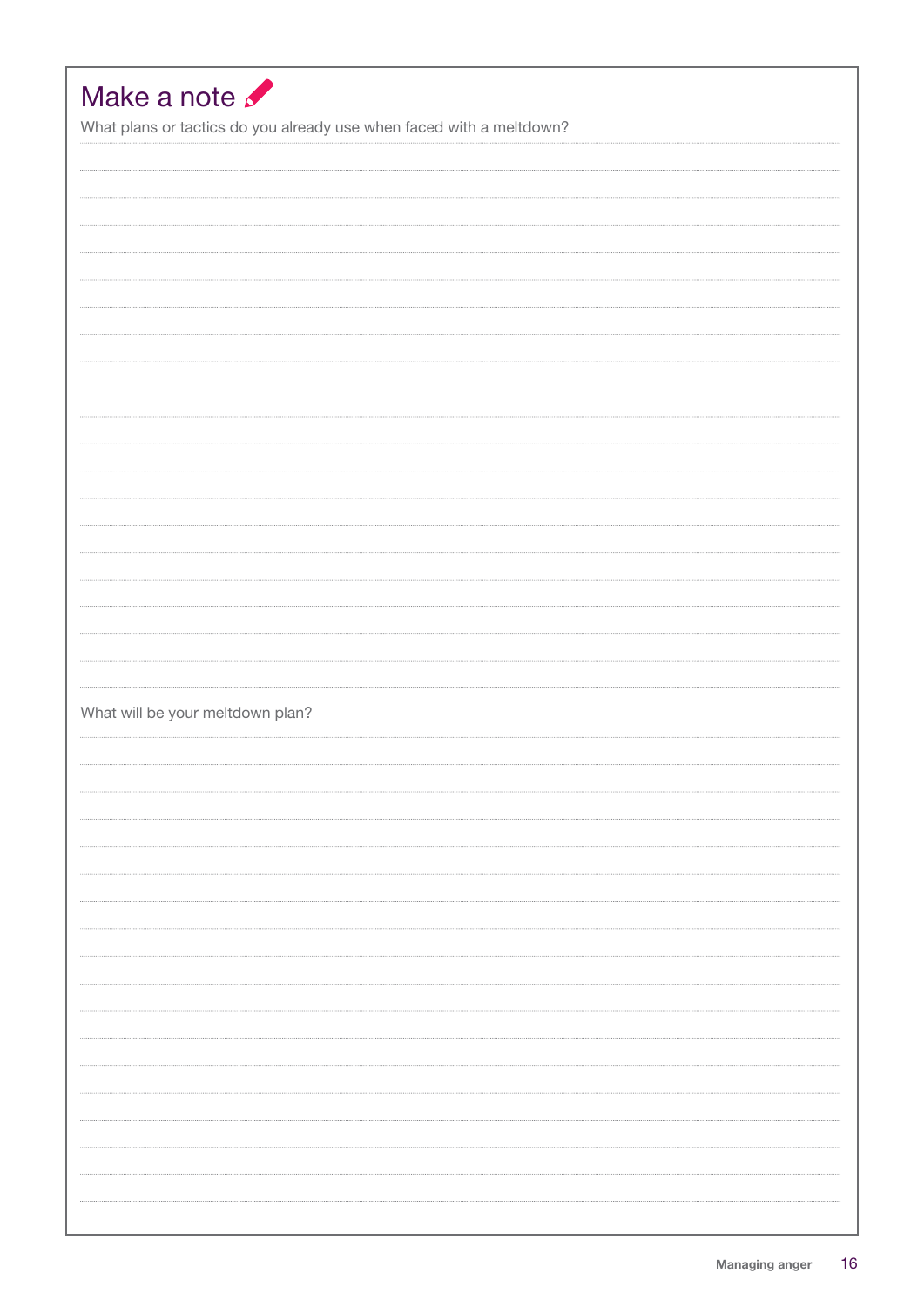#### **Recovery**

The third stage of the meltdown is recovery. How children react after a meltdown will vary greatly, depending on how severe the meltdown is, their age and understanding, and how others behave around them. Some children seem to recover quite quickly, but many take longer.

"He was screaming at the top of his voice and threatening to harm himself with a knife, then five minutes later he asked me if we could go for lunch at his favourite café. It was as if nothing had happened in the first place."

"She was shouting and throwing things at me, including her dinner; then she got really upset about the fact that everything was on the floor and about the scratch on my arm from where the plate had hit me, and it took me ages to console her."

There are several things to bear in mind in helping your child to recover.

#### **Leave plenty of time to recover**

The most common mistake after a child has a meltdown is to put pressure on them too soon. So even if your child appears to have got over the meltdown quite quickly, it is best to allow them plenty of time to calm down. This allows their brain time to make sense of what happened and their body to metabolise adrenaline. They may need to sleep, be quiet or be alone – some children take over a day to recover.

Your child may feel worried that they have ruined their relationship with you or feel embarrassed. If so, you need to approach them carefully.

Children vary in their need for physical contact after a meltdown. Some will need cuddles for reassurance; others will need you to give them plenty of time alone.

#### **It is important for you to recover**

Many parents have reported that although their child may appear to recover quickly from a meltdown, they are often experiencing a range of emotions. Some parents have said they have felt upset, angry, frustrated or worn-out. It is important to think about how you are going to manage your own feelings after the event.

#### **Use the meltdown to see what lessons can be learned**

It is not always obvious what caused the meltdown. Some parents suggest they find it useful to discuss this with their child after they have fully recovered. You may find this helpful. Feeling over-stimulated, embarrassed about something, worried or scared may be expressed as anger in your child, so it is worth asking a few questions to find out more.

If your child can tolerate it, when they are calmer, bring up discussion about the meltdown. If the child is able to communicate what made them angry it can help you and them in the future. It can also be useful to talk about how you can help them during a meltdown. It's usually best to try to work together to solve the problem. And it helps if your child understands you are on their side. For example, "Does it help if I stay out of the room when you feel like that?"

Try using a visual reward chart to encourage your child to use strategies to help them before and during a meltdown. Tick off whenever your child uses strategies to prevent meltdowns.

One parent felt she had reached a breakthrough moment when her son was mature enough to begin answering questions about his feelings towards meltdowns:

Parent: "How does your body or head feel just before you have a meltdown?"

**Child:** "My head hurts…"

Parent: "OK, when your head starts hurting like that next time, that's when it's time to stop doing what you're doing and go to your room."

For another parent it was an important moment when her son began to understand the impact his behaviour had on others:

"The feeling remorseful after he has done something wrong is a new thing which we consider a huge breakthrough. He says he really doesn't want to do these things, and doesn't know why he does."

Parent of 11-year-old with Asperger syndrome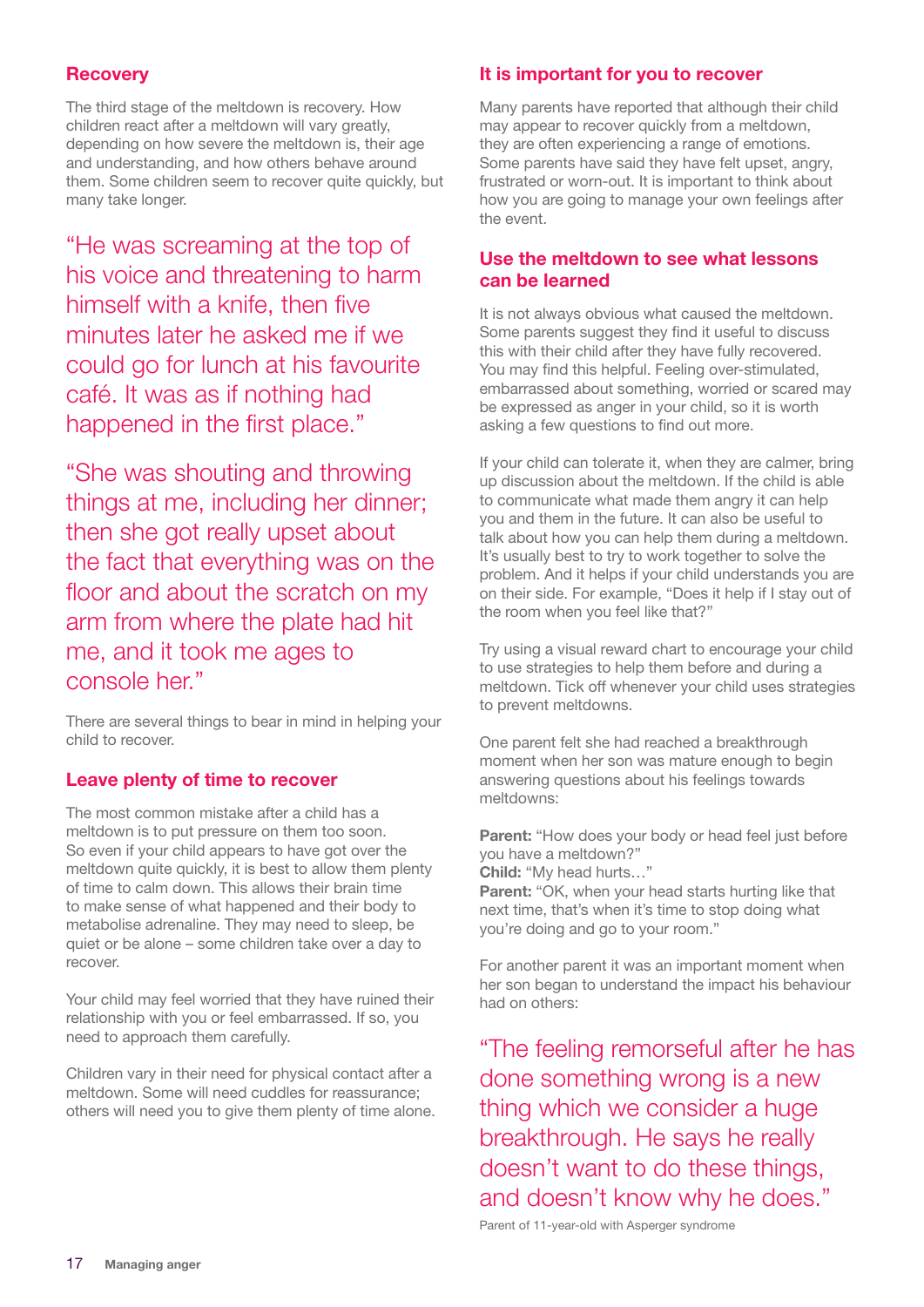Some parents have found working through steps and choices in a visual way can help with developing strategies to use in the future.



### Make a note

What works best for your child after a meltdown? What do you do after your child has a meltdown?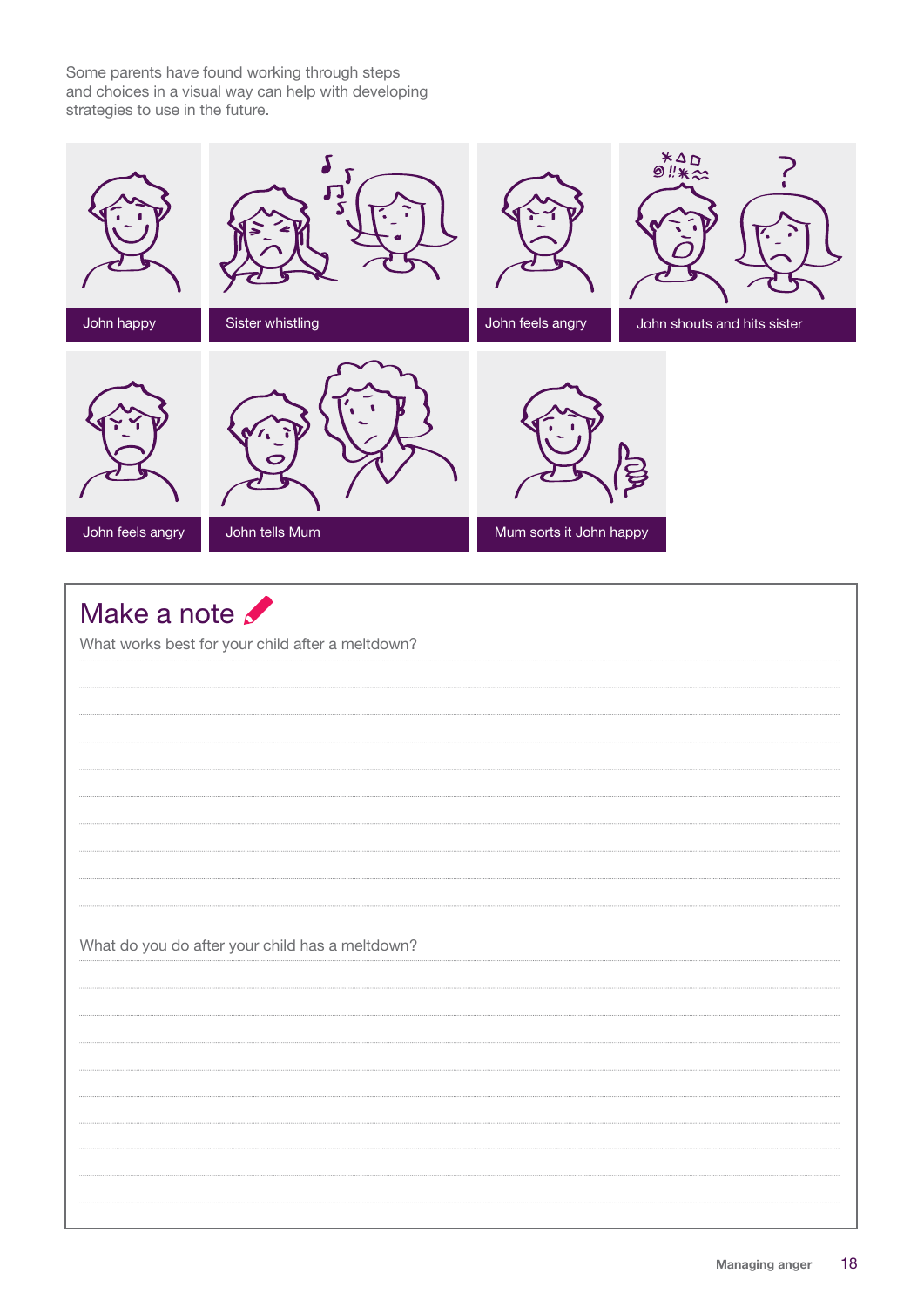# Helping your child to manage their feelings

**Many children with autism have limited understanding of their own and other people's feelings. One of the things we can do to reduce their general level of stress and anxiety is to try to give them ways to express their feelings.** 

#### **Ways to communicate feelings**

The ways in which we can try to teach children to communicate their feelings will vary depending on your child's level of understanding and willingness to participate.

#### **Visual ways to communicate**

These can vary from simple symbols to let someone know how they are feeling through to complex visual rating systems.

- **•** write or draw how you are feeling on a piece of paper
- **•** have pictures of feelings/faces to discuss moods on the wall so all the family can say which 'face' they are feeling
- **•** time out/chill out/break cards
- **•** door signs useful for the child to use to let others know how they are feeling eg 'Do not disturb' or 'I am in a bad mood'
- **•** introduce rating scales for your child to rate their mood:
	- > traffic light systems (eg green = happy/  $red =$ angry)
	- > numerical scales (eg one to five)
	- > linked to an object (eg stepladder or body)
	- > linked to a special interest (eg Star Wars or Doctor Who)
- **•** the book *The Incredible 5 Point Scale* by Kari Dunn Buron has some useful ideas
- **•** some children may like to use different colour wrist bands or hair ties to let others know what mood they are in. For example using the traffic light system: "red means keep away from me, amber means you can talk to me but be aware I am stressed, and green means I am in an OK mood – you can talk to me".

#### **Stories or books**

There are a variety of books aimed at explaining emotions and anger to children (see 'Useful reading' at the end of this booklet). You might also find Social Stories™ useful to explain different reactions to anger.

#### **Introduce ideas for all the family**

Introducing some of the ideas mentioned to your whole family might help your child understand them and want to join in with them. Many children find it hard to understand that other people have different emotional states to them, so it is also a useful way to try to teach this.

Some families have tried using visual supports for all members of the family – children and adults. This can be particularly useful for children with limited verbal skills.

#### **Talking about your worries**

It may help to set aside a specific time to talk about worries with your child. Building this into your daily or weekly routine may help.

Some children can be encouraged to write a diary or blog.

Use a sheet for writing down worries that has a 'beyond my control' box at the bottom of the page and write in it about those worries or stresses that are 'beyond our control'. This is something that will be explained in the seminar.

#### **Using different means**

Different children will benefit from talking about their worries in different ways. Some may find it useful to talk through things like puppets or pets; others may benefit from having something to tell the worry to, like puppets or worry dolls.

Some children may not like to discuss things face to face but would be happy to talk about things over the phone, via text message, email or instant messaging.

#### **Talk about the good things**

As your child may have low self-esteem, it is important to remind them of the things that they are good at or that they enjoy.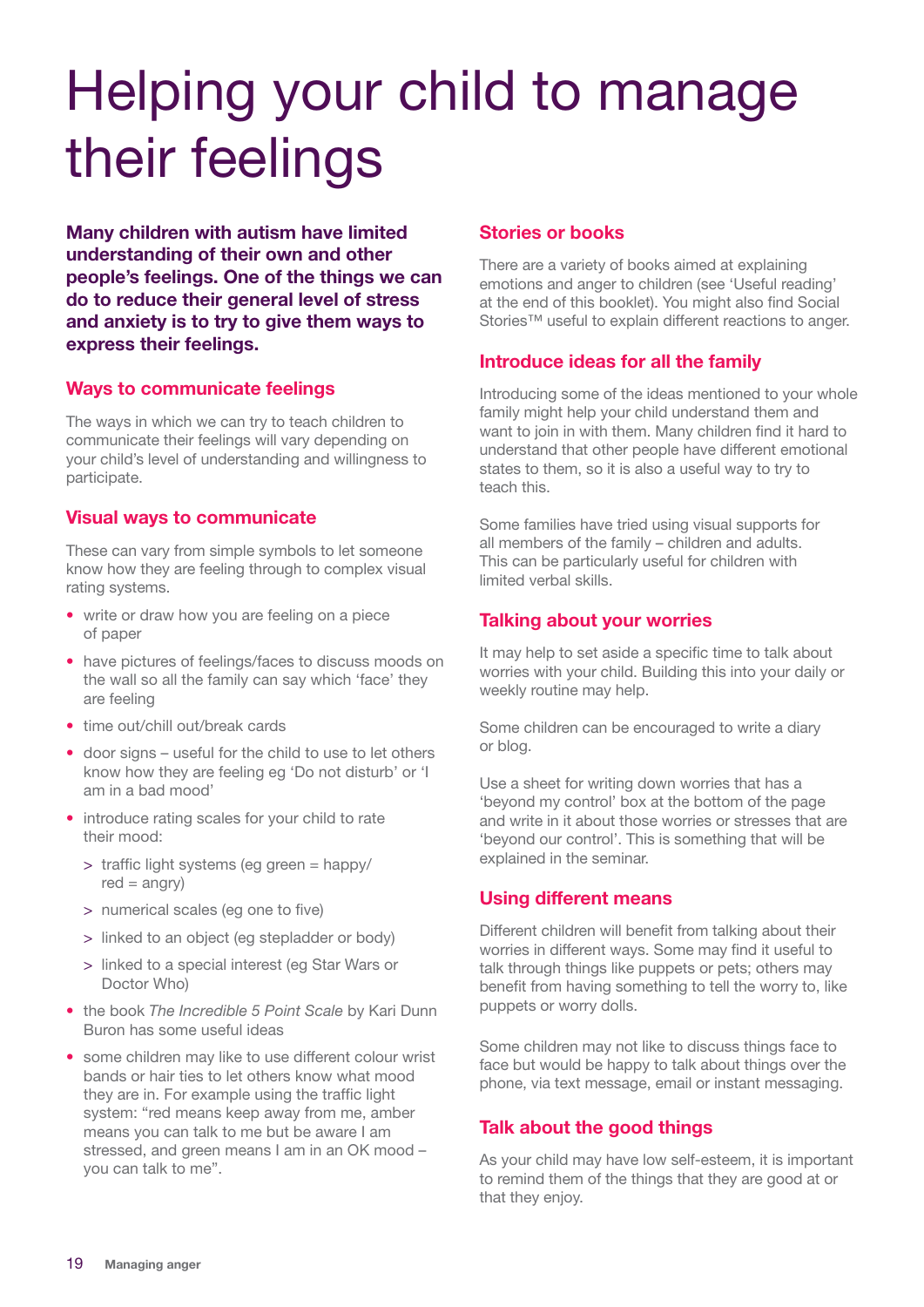Your child may need a prompt card with alternative positive thoughts to replace their worries.

Use Social Stories™ or photo books to remind your child about things that went well.

#### **Possible ways to relax**

Some children with autism can find it hard to relax, and they may not respond well to conventional relaxation methods like massage or aromatherapy because of sensory sensitivities. Finding a way for your child to relax that suits their needs and tastes can help them to manage anxiety and enjoy life.

Here are some ideas.

- **•** chill-out time, time alone
- **•** physical activities such as walking, bike-riding, swimming, yoga, tai chi
- **•** multi-sensory toys
- **•** muscle relaxation or controlled breathing
- **•** deep-pressure (using sleeping bag, cushions or weighted items)
- **•** massage (if this doesn't cause sensory issues)
- **•** trampoline or rocking chair
- **•** technology (computer games, tablets)
- **•** headphones or earplugs to block out background noise or voices
- **•** spending time with pets
- **•** spending time doing or talking about their favourite topic or special interest
- **•** remembering positive events together this can offset their tendency to dwell on negative things (eg looking at photos or their special interest together)
- **•** reading books, magazines, comics
- **•** doing crosswords, word searches, Sudoku
- **•** aromatherapy if it works for your child.

#### **Possible safe ways to express feelings**

Although the long-term aim is to reduce anxiety and avoid meltdowns, some children may still have high levels of anxiety and may need to learn how to release those feelings safely. This release may be emotional or physical.

If your child needs to release their feelings in a physical way, it's important to set boundaries that they can understand. There may be some activities that your child does that release stress, but only when they do them for a short period of time (eg listening to loud music for 30 minutes).

Here are some ideas that parents have used in the past.

- **•** physical exercise
- **•** multi-sensory toys
- **•** cushion, teddy, beanbag
- **•** using a punch bag, punch gloves or jab pads
- **•** writing out all your anger then ripping up the paper
- **•** shouting, talking, ranting!

### Make a note **M**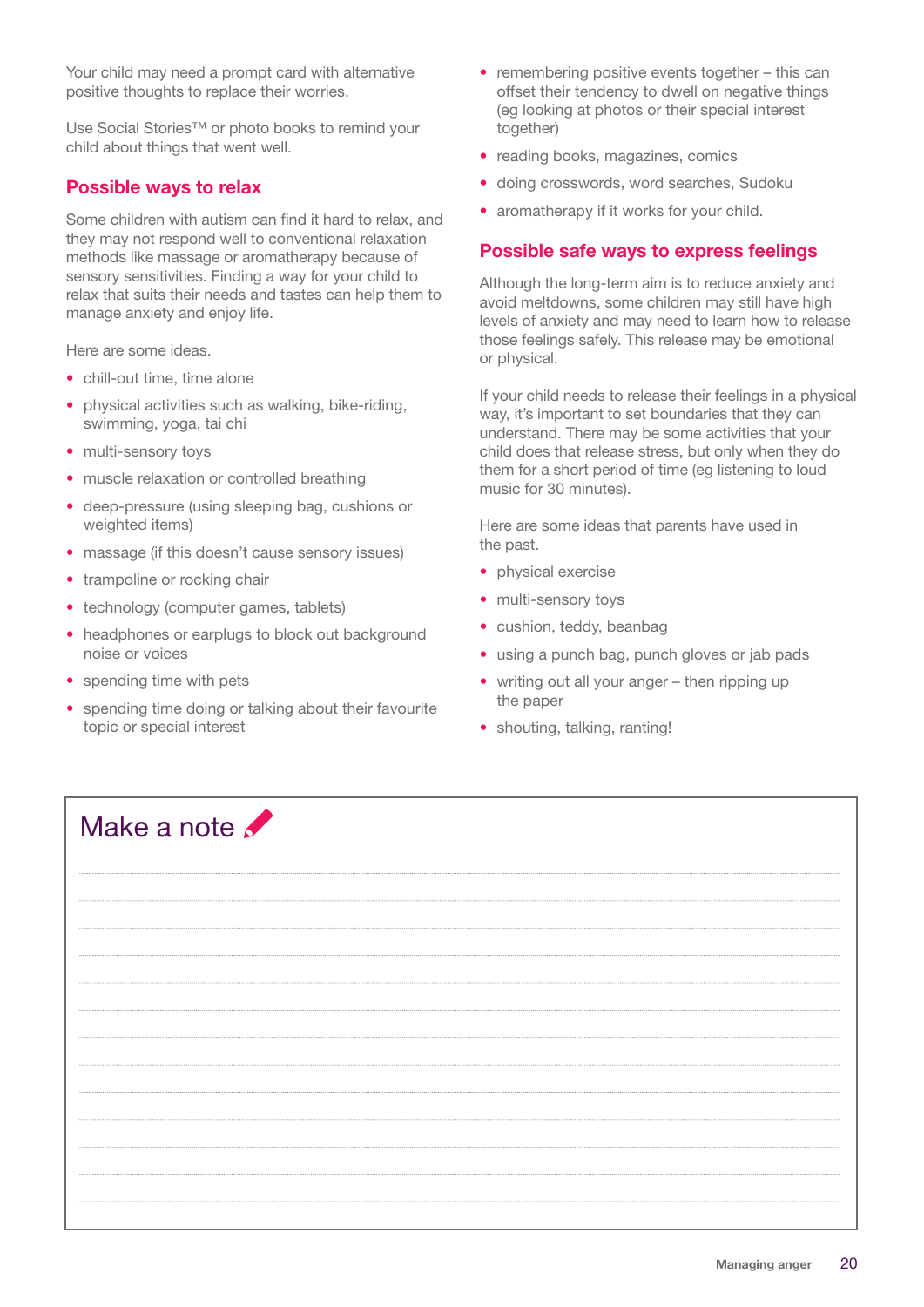#### **Additional support**

If you have a child with autism, there may be support that you can access from your local statutory services and from local autism organisations or other voluntary agencies.

#### **The National Autistic Society**

The National Autistic Society has a range of information and advice to support people with autism and their families.

See the 'National Autistic Society contacts' handout for more information or visit the website at **www.autism.org.uk**.

#### **Local support**

There may be statutory agencies that can offer you advice and support.

In the UK, your child should have their social support and care needs assessed by your local authority. Requesting the assessment in writing is always better than requesting it over the phone.

The National Autistic Society website has information sheets which explain this in more detail as well as a sample letter you can adapt for your own situation and use to request an assessment at **www.autism.org.uk/ about/benefits-care/community-care/support-forcarers.aspx**

You may also be able to access NHS services such as Child and Adolescent Mental Health Services (CAMHS) through a referral from your GP.

#### **And finally…**

The 'Managing anger' seminar can give you ideas about why your child may have difficulties with their anger, and some ways in which you can try to manage this.

Some important messages to take away that have come from parents who have attended The National Autistic Society family seminars:

#### **Be a detective**

All behaviour happens for a reason, and if we're trying to change or teach new behaviour, we need to start by looking at the reasons behind a behaviour.

#### **Don't give up – changes in your child's behaviour can take a while**

A low arousal approach is a long-term approach. It may not change your child's behaviour overnight, but clear and calm communication along with consistency are all aiming towards reducing your child's overall level of anxiety and anger.

#### **Remember you are doing a difficult job as well as you can**

Your child has a diagnosis of autism and this means that a lot of their behaviour may be different and more challenging than the behaviour of children without autism.

#### **You are the most important resource your child has… so look after yourself!**

It is important to take care of yourself as well as your child. When you have a child with autism, you can find that they place a lot of demands on your time. Making sure you look after yourself will enable you to continue supporting them. The idea of chill-out time is just as important for you, and for the rest of your family, as it is for your child.

| Make a note |  |  |
|-------------|--|--|
|             |  |  |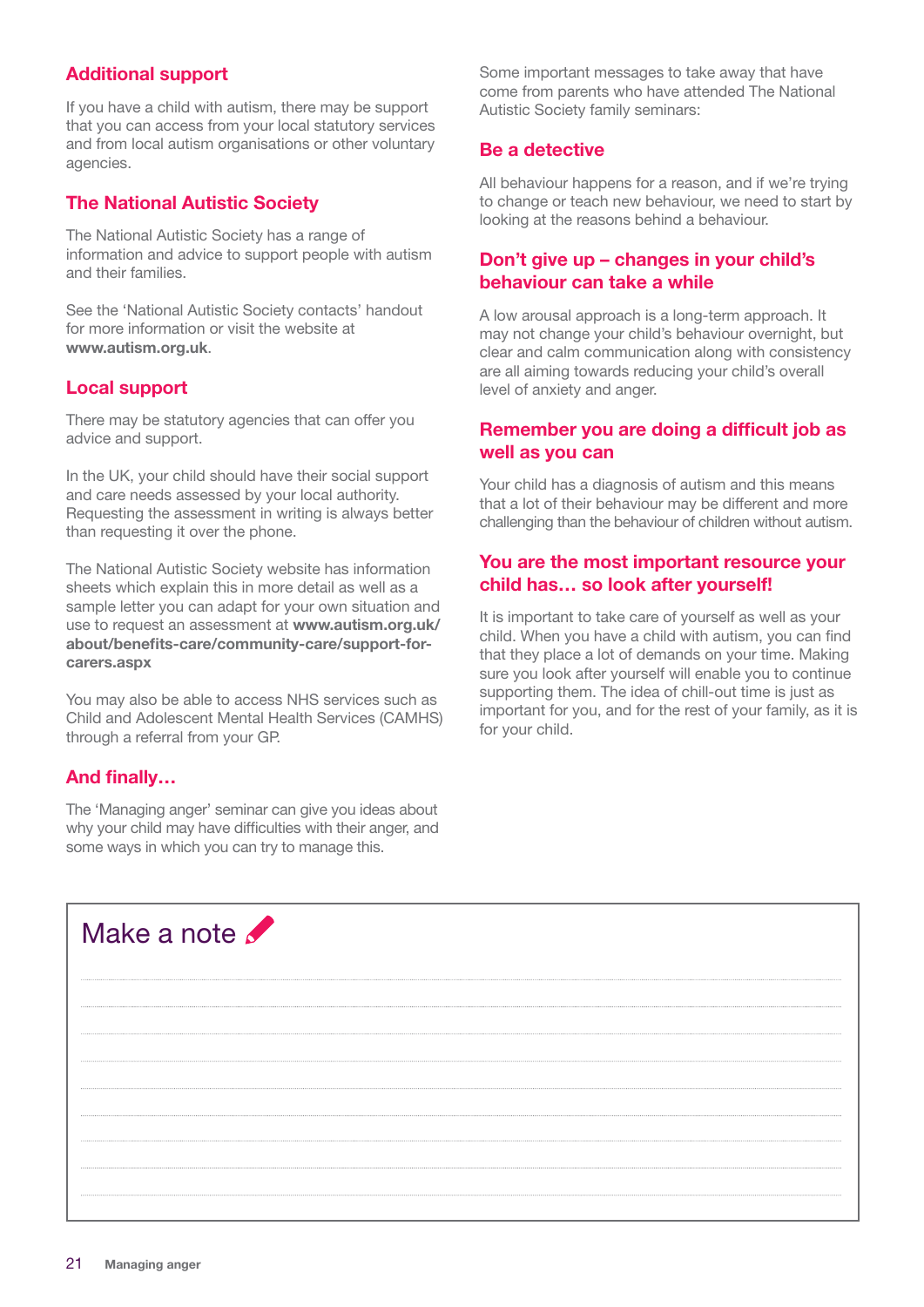# Useful reading

Powell, A. (2015). *Autism: understanding and managing anger.* London: The National Autistic Society

Woodcock, L. and Page, A. (2009). *Managing family meltdown: the low arousal approach and autism.*  London: Jessica Kingsley Publishers

May, F. (2005). *Understanding behaviour.* London: The National Autistic Society

Smith Myles, B. and Southwick, J. (2005). *Asperger syndrome and difficult moments: practical solutions for tantrums, rage and meltdowns.* Kansas: Autism Asperger Publishing Company

Bolick, T. (2003). *Asperger syndrome and adolescence: helping preteens and teens get ready for the real world.*  Massachusetts: Fair Winds Press

Whitaker, P. (2002). *Challenging behaviour and autism.*  Kansas: Autism Asperger Publishing Company

Baker, J. (2008). *No more meltdowns.* Arlington: Future Horizons

Sims, P. (2010). *Mental health and autism: A guide for child and adolescent mental health practitioners.*  London: The National Autistic Society

Smith Myles, B. et al. (2001). *Asperger syndrome and sensory issues.* Kansas: Autism Asperger Publishing Company

Yack, E, Aquilla, P and Sutton, S. (2015). *Building bridges through sensory integration.* Arlington: Future **Horizons** 

Hattersley, C. (2014). *Autism: understanding behaviour.*  London: The National Autistic Society

Fidler, R. (2015). *Can I tell you about pathological demand avoidance syndrome?* London: Jessica Kingsley Publishers

Begley, J and Francis, S (2014). *Navigating the world of digital social communication.* Birmingham: Autism West Midlands

Loni, N. (2014). *Online safety for children and teens on the autism spectrum: a parent and carers guide.*  London: Jessica Kingsley Publishers

Kutscher, ML. (2016) *Digital kids.* London: Jessica Kingsley Publishers

Dunn Buron, K. and Curtis, M. (2008). *The incredible 5 point scale.* London: The National Autistic Society

#### **Useful books for young people with autism**

Dunn Buron, K. (2007). *A "5" could make me lose control! An activity-based method for evaluating and supporting highly anxious students.* Kansas: Autism Asperger Publishing Company

Dunn Buron, K. (2006). *When my worries get too big! A relaxation book for children who live with anxiety.*  London: The National Autistic Society

Al-Ghani, KI. (2008). T*he red beast: controlling anger in children with Asperger's syndrome.* London: Jessica Kingsley Publishers

Oram, H and Kitamura, S. (2008). *Angry Arthur.*  London: Andersen Press

Ironside, V. (2011). *The huge bag of worries.* London: Hodder Children's Books

Baker, J. (2006). *The social skills picture book for high school and beyond.* Arlington: Future Horizons

Jaffe, A and Gardner, L. (2006). *My book full of feelings.* Kansas: Autism Asperger Publishing Company

Aspden, KL. (2015). *Help! I've got an alarm bell going off in my head.* London: Jessica Kingsley Publishers

**Many titles are available to buy from The National Autistic Society online shop – www.autism.org.uk/shop**.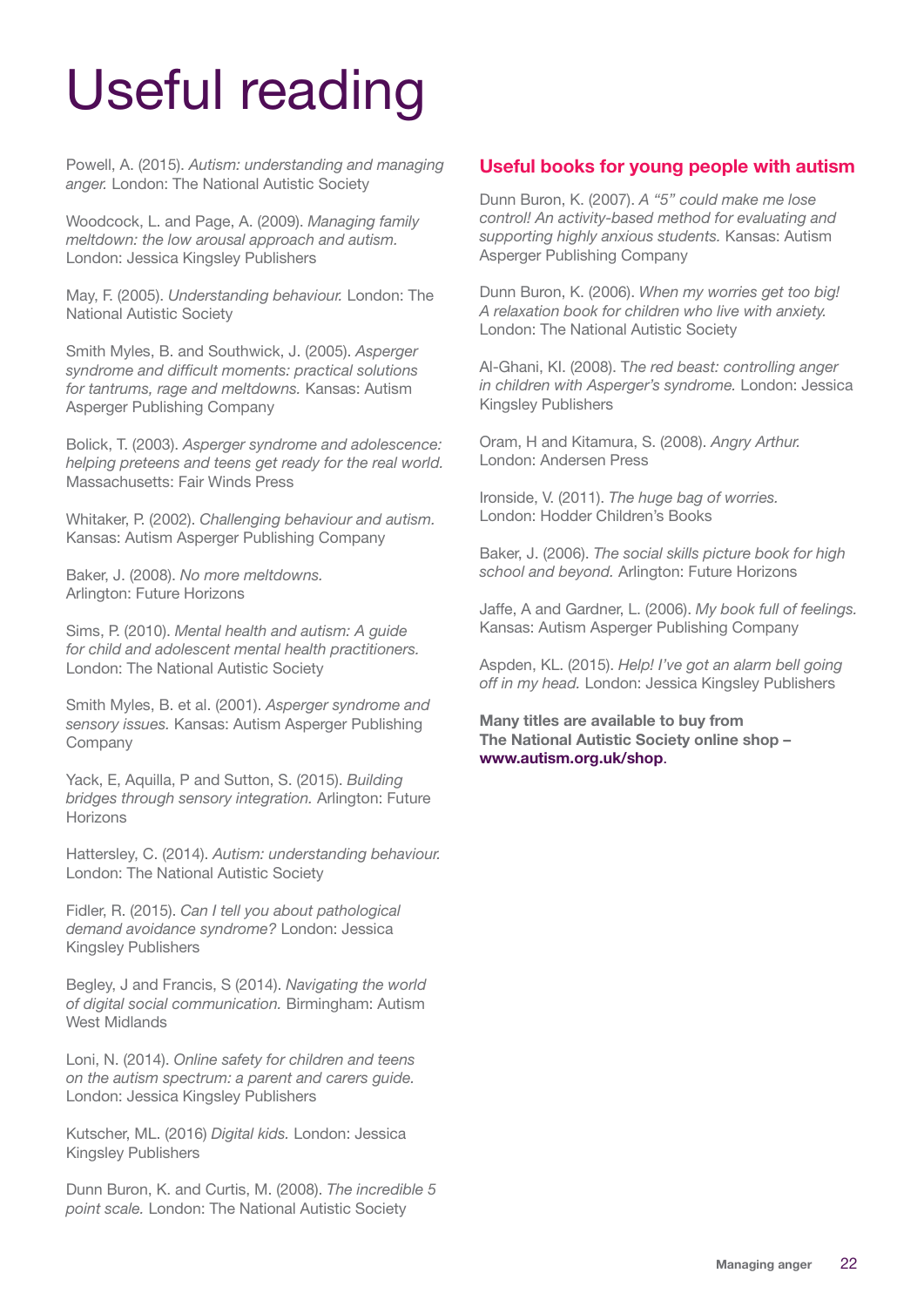| Make a note |
|-------------|
|             |
|             |
|             |
|             |
|             |
|             |
|             |
|             |
|             |
|             |
|             |
|             |
|             |
|             |
|             |
|             |
|             |
|             |
|             |
|             |
|             |
|             |
|             |
|             |
|             |
|             |